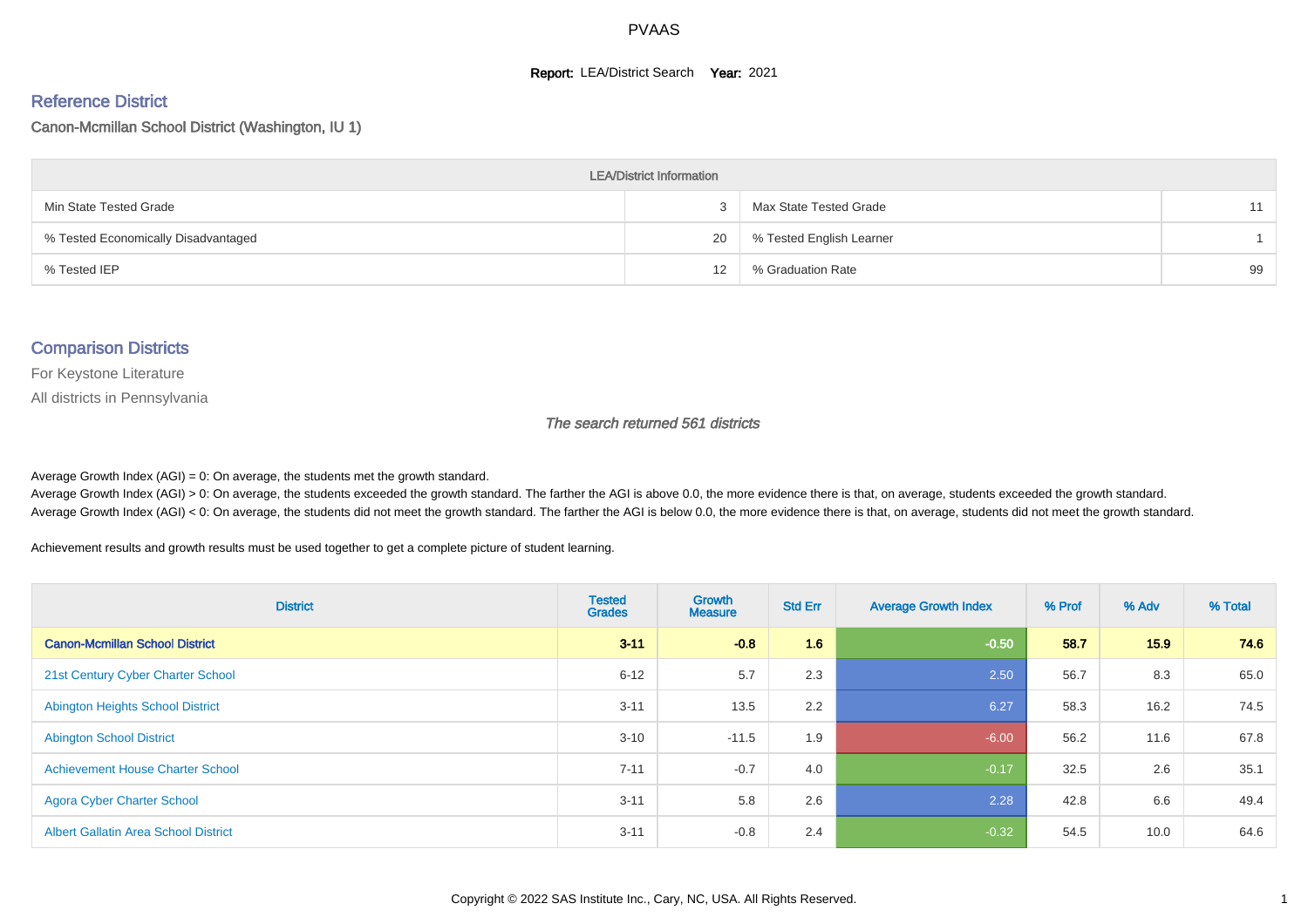| <b>District</b>                          | <b>Tested</b><br><b>Grades</b> | <b>Growth</b><br><b>Measure</b> | <b>Std Err</b> | <b>Average Growth Index</b> | % Prof | % Adv | % Total |
|------------------------------------------|--------------------------------|---------------------------------|----------------|-----------------------------|--------|-------|---------|
| <b>Canon-Mcmillan School District</b>    | $3 - 11$                       | $-0.8$                          | 1.6            | $-0.50$                     | 58.7   | 15.9  | 74.6    |
| <b>Aliquippa School District</b>         | $3 - 11$                       | $-9.0$                          | 4.2            | $-2.14$                     | 11.0   | 0.0   | 11.0    |
| <b>Allegheny Valley School District</b>  | $3 - 11$                       | 8.5                             | 3.9            | 2.17                        | 53.1   | 12.2  | 65.3    |
| Allegheny-Clarion Valley School District | $3 - 10$                       | 7.8                             | 4.7            | 1.65                        | 53.3   | 3.3   | 56.7    |
| <b>Allentown City School District</b>    | $3 - 12$                       | 5.3                             | 1.4            | 3.88                        | 25.3   | 2.7   | 28.0    |
| <b>Altoona Area School District</b>      | $3 - 12$                       | 3.3                             | 1.6            | 1.99                        | 47.7   | 8.2   | 55.9    |
| Ambridge Area School District            | $3 - 12$                       | 9.1                             | 2.6            | 3.46                        | 50.4   | 10.7  | 61.1    |
| <b>Annville-Cleona School District</b>   | $3 - 12$                       | $-12.1$                         | 2.7            | $-4.46$                     | 34.9   | 7.8   | 42.6    |
| <b>Antietam School District</b>          | $3 - 10$                       | $-4.3$                          | 3.8            | $-1.13$                     | 36.4   | 5.4   | 41.8    |
| <b>Apollo-Ridge School District</b>      | $3 - 12$                       | $-4.7$                          | 3.7            | $-1.24$                     | 50.0   | 10.0  | 60.0    |
| <b>Armstrong School District</b>         | $3 - 11$                       | 2.6                             | 1.7            | 1.53                        | 51.5   | 6.1   | 57.6    |
| <b>Athens Area School District</b>       | $3 - 11$                       | 1.6                             | 2.5            | 0.64                        | 46.9   | 7.6   | 54.5    |
| <b>Austin Area School District</b>       | $3 - 11$                       | $-5.7$                          | 6.4            | $-0.90$                     | 33.3   | 5.6   | 38.9    |
| <b>Avella Area School District</b>       | $3 - 12$                       | $-0.3$                          | 4.7            | $-0.05$                     | 49.3   | 14.5  | 63.8    |
| <b>Avon Grove Charter School</b>         | $3 - 11$                       | 9.0                             | 2.9            | 3.13                        | 58.8   | 16.7  | 75.5    |
| <b>Avon Grove School District</b>        | $3 - 10$                       | 10.0                            | 1.6            | 6.26                        | 56.3   | 18.6  | 74.9    |
| <b>Avonworth School District</b>         | $3 - 10$                       | $-12.6$                         | 3.1            | $-4.01$                     | 59.8   | 4.6   | 64.4    |
| <b>Bald Eagle Area School District</b>   | $3 - 11$                       | $-2.1$                          | 2.7            | $-0.75$                     | 48.4   | 9.4   | 57.7    |
| <b>Baldwin-Whitehall School District</b> | $3 - 11$                       | 1.8                             | 1.9            | 0.94                        | 58.6   | 8.6   | 67.1    |
| <b>Bangor Area School District</b>       | $3 - 12$                       | $-0.9$                          | 2.0            | $-0.43$                     | 44.3   | 4.7   | 49.0    |
| <b>Beaver Area School District</b>       | $3 - 10$                       | 4.7                             | 2.4            | 1.94                        | 57.4   | 16.8  | 74.2    |
| <b>Bedford Area School District</b>      | $3 - 11$                       | 2.5                             | 2.6            | 0.93                        | 48.5   | 10.0  | 58.5    |
| <b>Belle Vernon Area School District</b> | $3 - 11$                       | 6.5                             | 2.6            | 2.44                        | 55.6   | 11.1  | 66.7    |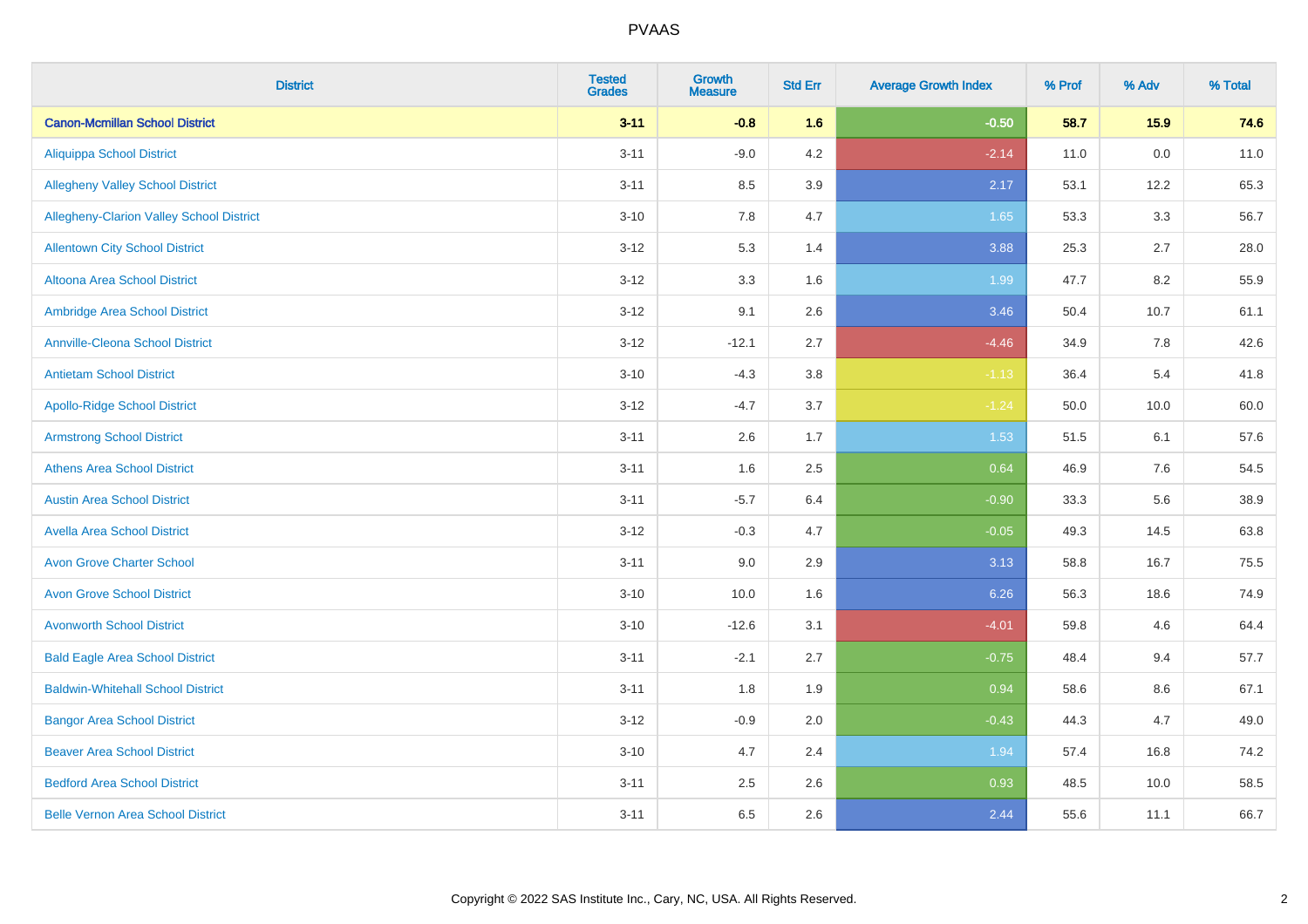| <b>District</b>                              | <b>Tested</b><br><b>Grades</b> | <b>Growth</b><br><b>Measure</b> | <b>Std Err</b> | <b>Average Growth Index</b> | % Prof | % Adv   | % Total |
|----------------------------------------------|--------------------------------|---------------------------------|----------------|-----------------------------|--------|---------|---------|
| <b>Canon-Mcmillan School District</b>        | $3 - 11$                       | $-0.8$                          | 1.6            | $-0.50$                     | 58.7   | 15.9    | 74.6    |
| <b>Bellefonte Area School District</b>       | $3 - 11$                       | $-0.4$                          | 2.2            | $-0.17$                     | 47.6   | 10.6    | 58.2    |
| <b>Bellwood-Antis School District</b>        | $3 - 10$                       | $-1.2$                          | 3.2            | $-0.39$                     | 55.1   | 10.1    | 65.2    |
| <b>Belmont Charter School</b>                | $3 - 10$                       | 16.0                            | 6.5            | 2.45                        | 64.3   | 0.0     | 64.3    |
| <b>Bensalem Township School District</b>     | $3 - 11$                       | 1.6                             | 1.6            | 0.98                        | 38.8   | 8.3     | 47.1    |
| <b>Benton Area School District</b>           | $3 - 10$                       | $-9.7$                          | 4.5            | $-2.18$                     | 43.2   | 5.4     | 48.6    |
| <b>Bentworth School District</b>             | $3 - 11$                       | 5.7                             | 3.2            | 1.75                        | 44.2   | 19.5    | 63.6    |
| <b>Berlin Brothersvalley School District</b> | $3 - 11$                       | 4.0                             | 4.2            | 0.96                        | 48.8   | 14.0    | 62.8    |
| <b>Bermudian Springs School District</b>     | $3 - 11$                       | $-5.5$                          | 2.9            | $-1.94$                     | 56.4   | 6.8     | 63.2    |
| <b>Berwick Area School District</b>          | $3 - 11$                       | $-9.3$                          | 2.6            | $-3.59$                     | 42.1   | 5.5     | 47.6    |
| <b>Bethel Park School District</b>           | $3 - 11$                       | 5.6                             | 1.8            | 3.18                        | 65.3   | 18.6    | 83.9    |
| <b>Bethlehem Area School District</b>        | $3 - 11$                       | 9.3                             | 1.1            | 8.15                        | 44.7   | 12.0    | 56.7    |
| <b>Bethlehem-Center School District</b>      | $3 - 10$                       | 8.1                             | 3.3            | 2.46                        | 35.1   | 1.4     | 36.5    |
| <b>Big Beaver Falls Area School District</b> | $3 - 11$                       | $-3.9$                          | 3.3            | $-1.18$                     | 34.1   | 3.5     | 37.6    |
| <b>Big Spring School District</b>            | $3 - 11$                       | $-9.8$                          | 2.4            | $-4.00$                     | 38.6   | 8.9     | 47.5    |
| <b>Blackhawk School District</b>             | $3 - 11$                       | 4.7                             | 2.3            | 2.01                        | 55.8   | $8.8\,$ | 64.6    |
| <b>Blacklick Valley School District</b>      | $3 - 11$                       | 8.0                             | 4.3            | 1.85                        | 34.1   | 0.0     | 34.1    |
| <b>Blairsville-Saltsburg School District</b> | $3 - 11$                       | $-8.0$                          | 3.0            | $-2.68$                     | 37.3   | 7.0     | 44.3    |
| <b>Bloomsburg Area School District</b>       | $3 - 10$                       | 0.7                             | 3.0            | 0.23                        | 55.9   | 11.8    | 67.6    |
| <b>Blue Mountain School District</b>         | $3 - 10$                       | $-5.8$                          | 2.3            | $-2.56$                     | 46.6   | 8.5     | 55.1    |
| <b>Blue Ridge School District</b>            | $3 - 11$                       | $-0.5$                          | 3.6            | $-0.12$                     | 44.6   | 3.1     | 47.7    |
| <b>Boyertown Area School District</b>        | $3 - 11$                       | $-4.7$                          | 1.5            | $-3.17$                     | 55.2   | 11.3    | 66.5    |
| <b>Bradford Area School District</b>         | $3 - 12$                       | $-9.3$                          | 2.4            | $-3.87$                     | 45.8   | 8.3     | 54.2    |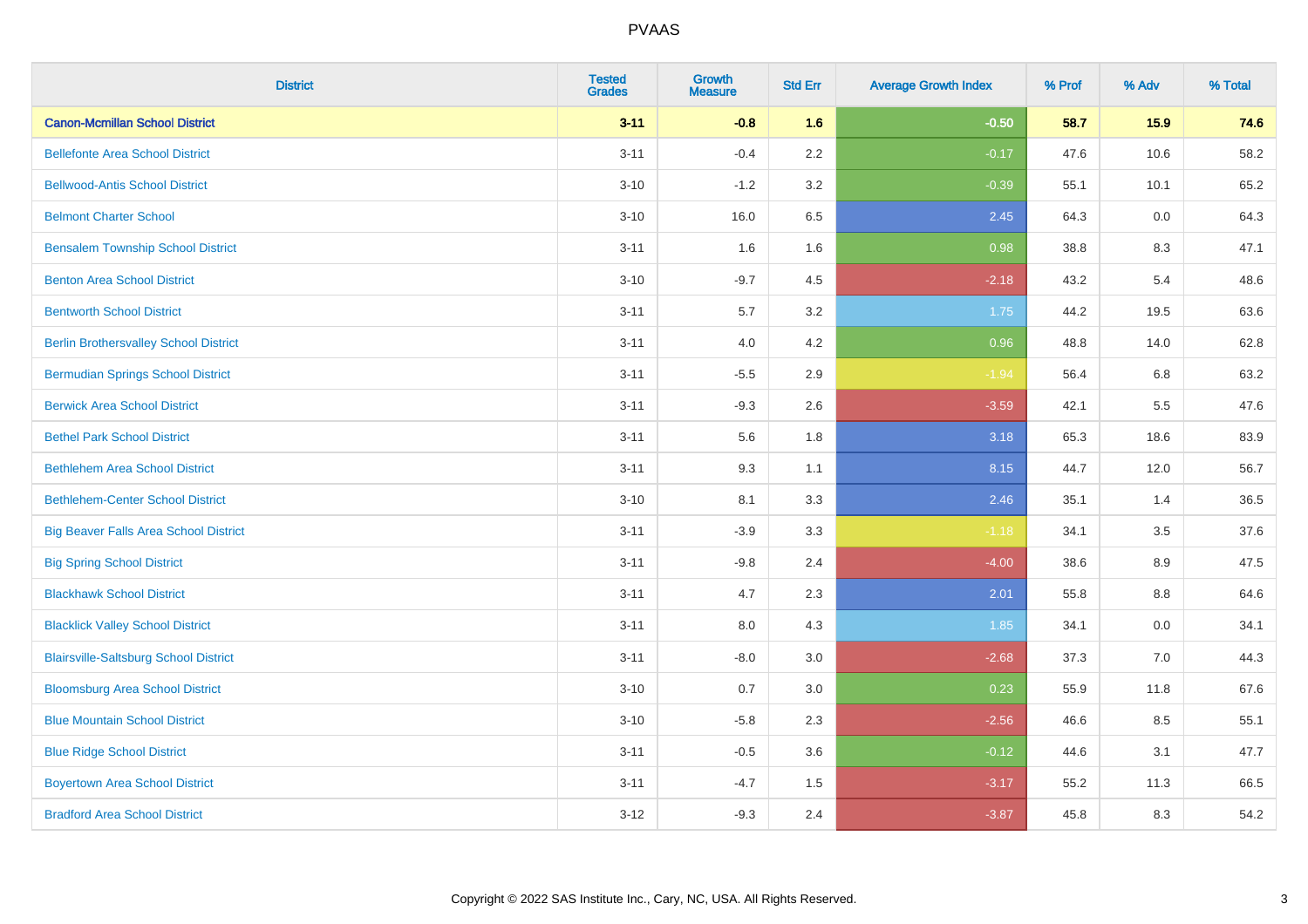| <b>District</b>                                 | <b>Tested</b><br><b>Grades</b> | <b>Growth</b><br><b>Measure</b> | <b>Std Err</b> | <b>Average Growth Index</b> | % Prof | % Adv | % Total |
|-------------------------------------------------|--------------------------------|---------------------------------|----------------|-----------------------------|--------|-------|---------|
| <b>Canon-Mcmillan School District</b>           | $3 - 11$                       | $-0.8$                          | 1.6            | $-0.50$                     | 58.7   | 15.9  | 74.6    |
| <b>Brandywine Heights Area School District</b>  | $3 - 11$                       | $-4.9$                          | 2.7            | $-1.81$                     | 49.2   | 8.2   | 57.4    |
| <b>Brentwood Borough School District</b>        | $3 - 11$                       | $-5.3$                          | 3.0            | $-1.72$                     | 52.0   | 6.1   | 58.2    |
| <b>Bristol Borough School District</b>          | $3 - 12$                       | $-4.3$                          | 3.4            | $-1.27$                     | 39.7   | 1.3   | 41.0    |
| <b>Bristol Township School District</b>         | $3 - 11$                       | $-13.9$                         | 2.0            | $-7.05$                     | 31.0   | 3.7   | 34.7    |
| <b>Brockway Area School District</b>            | $3 - 11$                       | 0.6                             | 3.6            | 0.16                        | 49.2   | 7.7   | 56.9    |
| <b>Brookville Area School District</b>          | $3 - 11$                       | 6.9                             | 3.0            | 2.30                        | 55.2   | 15.6  | 70.8    |
| <b>Brownsville Area School District</b>         | $3 - 12$                       | $-7.2$                          | 3.9            | $-1.83$                     | 34.4   | 6.1   | 40.5    |
| <b>Bucks County Technical High School</b>       | $9 - 10$                       | $-12.0$                         | 2.5            | $-4.84$                     | 35.9   | 3.2   | 39.2    |
| <b>Burgettstown Area School District</b>        | $3 - 11$                       | $-2.1$                          | 3.4            | $-0.62$                     | 50.0   | 1.4   | 51.4    |
| <b>Burrell School District</b>                  | $3 - 11$                       | 4.5                             | 3.1            | 1.48                        | 58.5   | 13.8  | 72.3    |
| <b>Butler Area School District</b>              | $3 - 11$                       | $-6.5$                          | 1.5            | $-4.26$                     | 42.5   | 9.4   | 51.9    |
| California Area School District                 | $3 - 10$                       | $-7.3$                          | 3.6            | $-2.02$                     | 42.6   | 9.8   | 52.5    |
| Cambria Heights School District                 | $3 - 10$                       | $-4.1$                          | 3.1            | $-1.32$                     | 51.0   | 6.0   | 57.0    |
| <b>Camp Hill School District</b>                | $3 - 12$                       | 2.3                             | 3.0            | 0.78                        | 53.6   | 17.5  | 71.1    |
| <b>Canon-Mcmillan School District</b>           | $3 - 11$                       | $-0.8$                          | 1.6            | $-0.50$                     | 58.7   | 15.9  | 74.6    |
| <b>Canton Area School District</b>              | $3 - 11$                       | $-5.5$                          | 3.2            | $-1.75$                     | 40.7   | 2.3   | 43.0    |
| Capital Area School for the Arts Charter School | $9 - 11$                       | 5.8                             | 4.1            | 1.39                        | 59.3   | 18.6  | 78.0    |
| <b>Carbon Career &amp; Technical Institute</b>  | $9 - 11$                       | $-5.7$                          | 3.6            | $-1.59$                     | 34.5   | 1.2   | 35.7    |
| <b>Carbondale Area School District</b>          | $3 - 10$                       | 7.4                             | 3.3            | 2.25                        | 56.6   | 2.6   | 59.2    |
| <b>Carlisle Area School District</b>            | $3 - 11$                       | $-5.3$                          | 1.9            | $-2.81$                     | 54.0   | 6.3   | 60.3    |
| <b>Carlynton School District</b>                | $3 - 11$                       | 7.3                             | 3.3            | 2.22                        | 41.0   | 10.5  | 51.6    |
| <b>Carmichaels Area School District</b>         | $3 - 10$                       | $-9.3$                          | 3.3            | $-2.81$                     | 35.1   | 1.4   | 36.5    |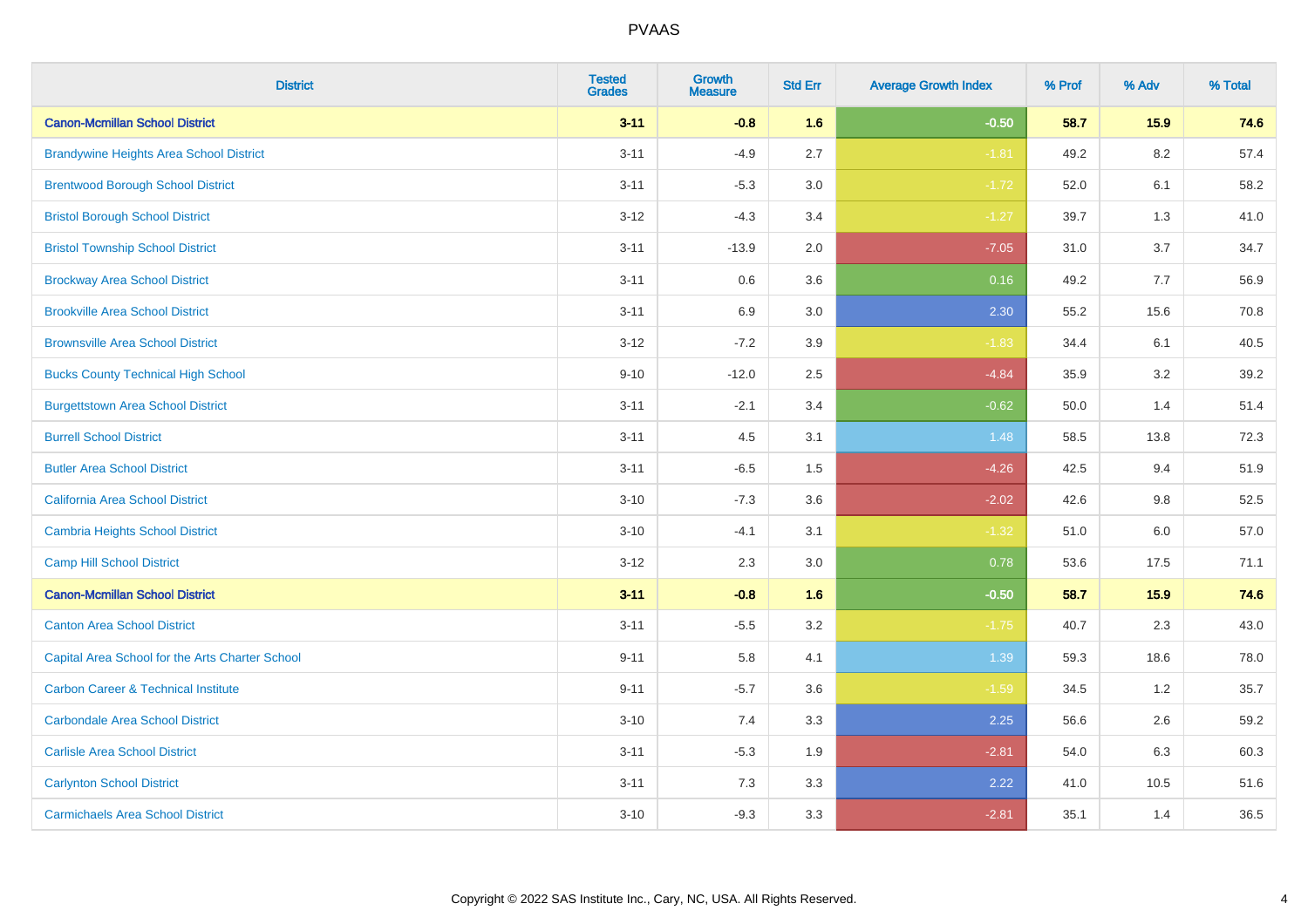| <b>District</b>                                         | <b>Tested</b><br><b>Grades</b> | <b>Growth</b><br><b>Measure</b> | <b>Std Err</b> | <b>Average Growth Index</b> | % Prof | % Adv | % Total |
|---------------------------------------------------------|--------------------------------|---------------------------------|----------------|-----------------------------|--------|-------|---------|
| <b>Canon-Mcmillan School District</b>                   | $3 - 11$                       | $-0.8$                          | 1.6            | $-0.50$                     | 58.7   | 15.9  | 74.6    |
| Catasauqua Area School District                         | $3 - 12$                       | $-12.1$                         | 3.0            | $-4.00$                     | 36.8   | 7.6   | 44.3    |
| <b>Centennial School District</b>                       | $3 - 10$                       | 7.1                             | 1.7            | 4.29                        | 50.1   | 8.7   | 58.9    |
| Center For Student Learning Charter School At Pennsbury | $6 - 12$                       | $-2.9$                          | 6.1            | $-0.47$                     | 42.9   | 0.0   | 42.9    |
| <b>Central Bucks School District</b>                    | $3 - 11$                       | 1.6                             | 0.9            | 1.66                        | 63.0   | 16.8  | 79.8    |
| <b>Central Cambria School District</b>                  | $3 - 11$                       | 3.0                             | 2.5            | 1.17                        | 56.2   | 9.7   | 66.0    |
| <b>Central Columbia School District</b>                 | $3 - 12$                       | $-4.8$                          | 2.6            | $-1.86$                     | 53.7   | 14.8  | 68.5    |
| <b>Central Dauphin School District</b>                  | $3 - 11$                       | 4.4                             | 1.3            | 3.32                        | 53.3   | 7.4   | 60.7    |
| <b>Central Fulton School District</b>                   | $3 - 11$                       | $-0.5$                          | $3.5\,$        | $-0.14$                     | 51.4   | 8.6   | 60.0    |
| <b>Central Greene School District</b>                   | $3 - 11$                       | $-1.6$                          | 2.8            | $-0.55$                     | 54.2   | 2.8   | 57.0    |
| <b>Central Valley School District</b>                   | $3 - 10$                       | 4.8                             | 2.4            | 1.98                        | 56.9   | 9.0   | 65.9    |
| <b>Central York School District</b>                     | $3-12$                         | 12.3                            | 1.7            | 7.20                        | 55.5   | 11.5  | 67.0    |
| <b>Chambersburg Area School District</b>                | $3 - 11$                       | $-9.5$                          | 1.3            | $-7.20$                     | 42.7   | 8.6   | 51.4    |
| <b>Charleroi School District</b>                        | $3 - 11$                       | $-2.6$                          | 3.0            | $-0.86$                     | 55.7   | 7.4   | 63.1    |
| <b>Chartiers Valley School District</b>                 | $3 - 11$                       | $-1.7$                          | 2.0            | $-0.81$                     | 54.7   | 8.4   | 63.1    |
| <b>Chartiers-Houston School District</b>                | $3 - 10$                       | $-8.6$                          | 3.5            | $-2.41$                     | 59.7   | 4.5   | 64.2    |
| <b>Cheltenham School District</b>                       | $3 - 11$                       | $-1.4$                          | 2.1            | $-0.67$                     | 46.1   | 10.0  | 56.1    |
| <b>Chester Charter Scholars Academy Charter School</b>  | $3 - 12$                       | 8.4                             | 4.1            | 2.03                        | 23.4   | 0.0   | 23.4    |
| <b>Chester-Upland School District</b>                   | $3 - 11$                       | $-0.3$                          | 2.7            | $-0.09$                     | 13.8   | 0.8   | 14.6    |
| <b>Chestnut Ridge School District</b>                   | $3 - 12$                       | $-3.4$                          | 2.9            | $-1.17$                     | 46.6   | 5.8   | 52.4    |
| <b>Chichester School District</b>                       | $3 - 11$                       | $-2.7$                          | 2.3            | $-1.17$                     | 44.6   | 6.6   | 51.2    |
| <b>City CHS</b>                                         | $10 - 11$                      | 13.6                            | 2.7            | 5.12                        | 45.8   | 3.0   | 48.8    |
| <b>Clairton City School District</b>                    | $3 - 11$                       | 3.5                             | 3.7            | 0.95                        | 13.4   | 0.0   | 13.4    |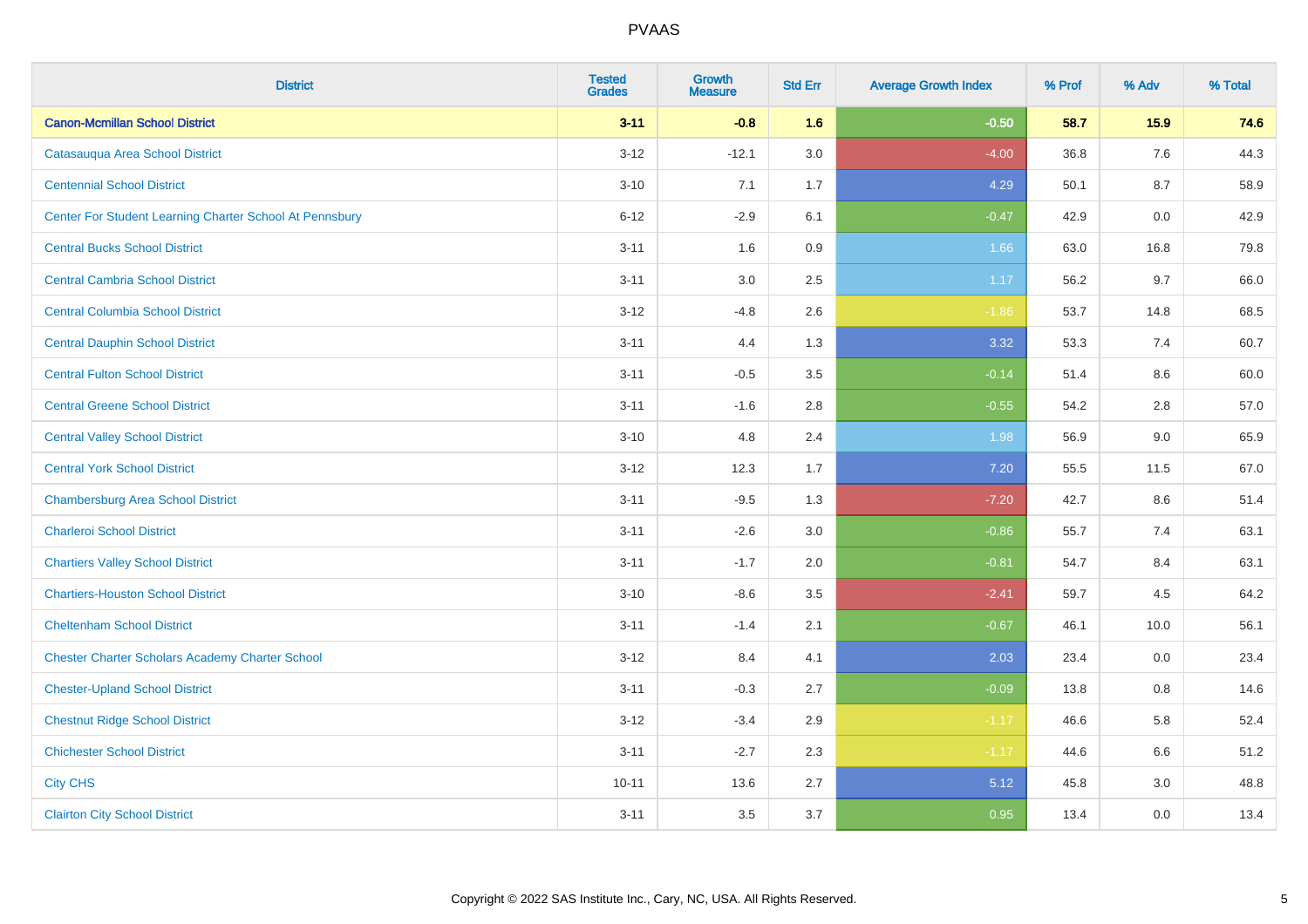| <b>District</b>                                  | <b>Tested</b><br><b>Grades</b> | Growth<br><b>Measure</b> | <b>Std Err</b> | <b>Average Growth Index</b> | % Prof | % Adv   | % Total |
|--------------------------------------------------|--------------------------------|--------------------------|----------------|-----------------------------|--------|---------|---------|
| <b>Canon-Mcmillan School District</b>            | $3 - 11$                       | $-0.8$                   | 1.6            | $-0.50$                     | 58.7   | 15.9    | 74.6    |
| <b>Clarion Area School District</b>              | $3 - 11$                       | 10.3                     | 4.1            | 2.51                        | 45.4   | 14.6    | 60.0    |
| <b>Clarion-Limestone Area School District</b>    | $3 - 12$                       | $-2.5$                   | 4.1            | $-0.60$                     | 56.8   | 6.8     | 63.6    |
| <b>Claysburg-Kimmel School District</b>          | $3 - 11$                       | $-5.7$                   | 4.0            | $-1.42$                     | 42.9   | $8.2\,$ | 51.0    |
| <b>Clearfield Area School District</b>           | $3 - 10$                       | $-9.4$                   | 2.6            | $-3.56$                     | 43.0   | 3.1     | 46.1    |
| <b>Coatesville Area School District</b>          | $3 - 11$                       | $-4.4$                   | 1.7            | $-2.62$                     | 36.3   | 4.2     | 40.5    |
| <b>Cocalico School District</b>                  | $3 - 11$                       | 10.6                     | 2.0            | 5.18                        | 50.8   | 14.1    | 64.8    |
| <b>Collegium Charter School</b>                  | $3 - 10$                       | 5.9                      | 2.5            | 2.33                        | 38.1   | 7.9     | 46.0    |
| <b>Colonial School District</b>                  | $3 - 11$                       | 14.0                     | 1.7            | 8.21                        | 60.2   | 19.6    | 79.8    |
| <b>Columbia Borough School District</b>          | $3 - 12$                       | $-3.1$                   | 3.5            | $-0.89$                     | 29.5   | 1.9     | 31.4    |
| <b>Columbia-Montour AVTS</b>                     | $9 - 10$                       | $-12.5$                  | 3.0            | $-4.16$                     | 22.3   | 0.6     | 22.9    |
| <b>Commodore Perry School District</b>           | $3 - 11$                       | 3.2                      | 5.5            | 0.58                        | 58.3   | 0.0     | 58.3    |
| Commonwealth Charter Academy Charter School      | $3 - 10$                       | 9.1                      | 1.9            | 4.90                        | 47.2   | 9.1     | 56.3    |
| Community Academy Of Philadelphia Charter School | $3 - 11$                       | 5.8                      | 2.7            | 2.12                        | 26.7   | 0.9     | 27.6    |
| <b>Conemaugh Township Area School District</b>   | $3 - 12$                       | $-3.7$                   | 3.4            | $-1.09$                     | 53.8   | 17.6    | 71.4    |
| <b>Conemaugh Valley School District</b>          | $3 - 12$                       | $-3.2$                   | 4.1            | $-0.78$                     | 48.2   | 5.6     | 53.7    |
| <b>Conestoga Valley School District</b>          | $3 - 11$                       | 8.7                      | 1.8            | 4.69                        | 60.3   | 13.5    | 73.8    |
| <b>Conewago Valley School District</b>           | $3 - 12$                       | $-0.9$                   | 2.0            | $-0.45$                     | 51.7   | 9.6     | 61.3    |
| <b>Conneaut School District</b>                  | $3 - 12$                       | $-7.5$                   | 2.6            | $-2.91$                     | 38.4   | 7.4     | 45.8    |
| <b>Connellsville Area School District</b>        | $3 - 11$                       | 6.1                      | 2.0            | 3.05                        | 45.4   | 7.8     | 53.2    |
| <b>Conrad Weiser Area School District</b>        | $3 - 11$                       | 3.6                      | 2.2            | 1.63                        | 52.1   | 2.1     | 54.2    |
| <b>Cornell School District</b>                   | $3 - 11$                       | $-1.6$                   | 5.0            | $-0.32$                     | 33.8   | 1.5     | 35.4    |
| <b>Cornwall-Lebanon School District</b>          | $3 - 11$                       | 8.3                      | 1.6            | 5.08                        | 47.2   | 8.4     | 55.6    |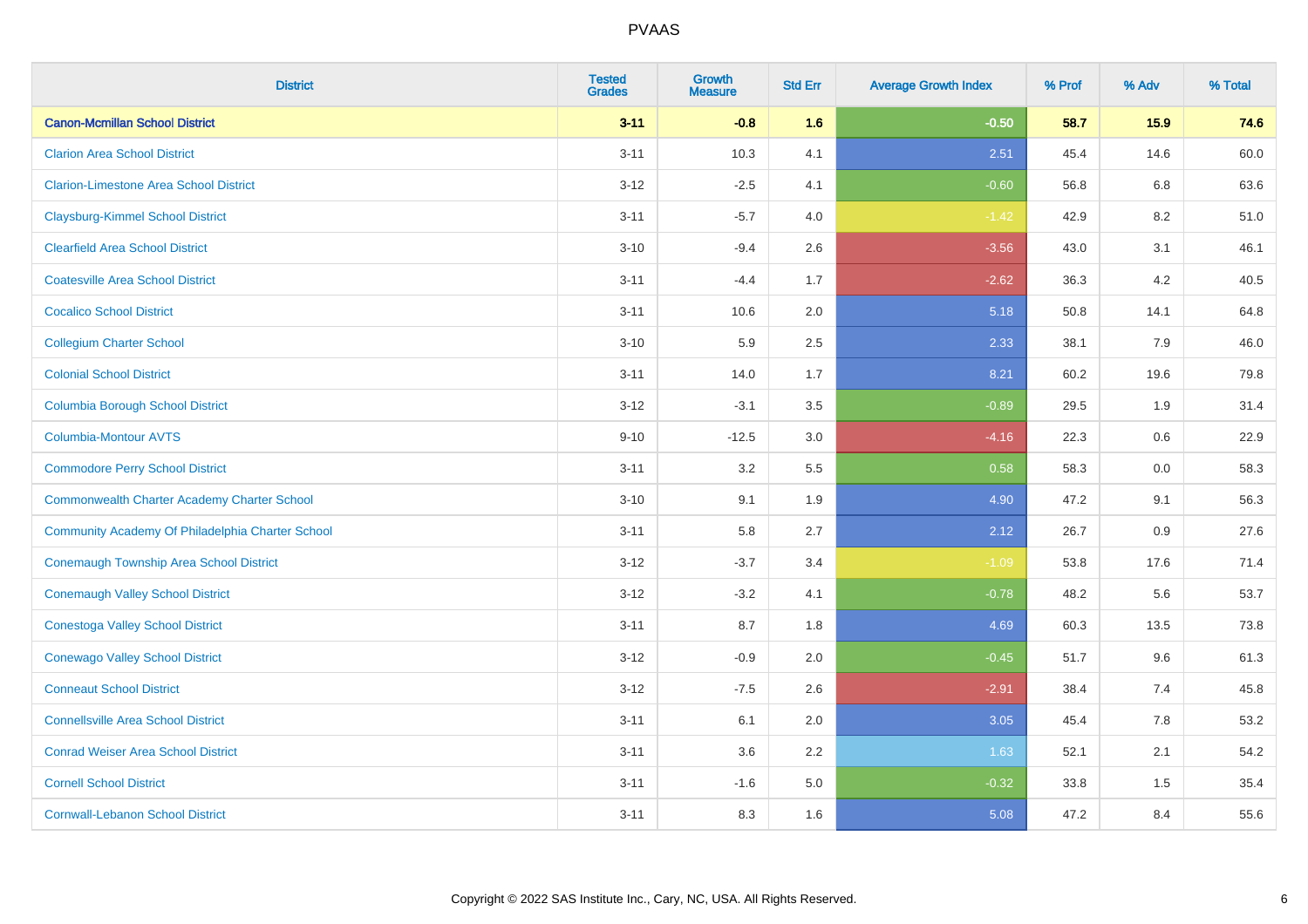| <b>District</b>                          | <b>Tested</b><br><b>Grades</b> | <b>Growth</b><br><b>Measure</b> | <b>Std Err</b> | <b>Average Growth Index</b> | % Prof | % Adv | % Total |
|------------------------------------------|--------------------------------|---------------------------------|----------------|-----------------------------|--------|-------|---------|
| <b>Canon-Mcmillan School District</b>    | $3 - 11$                       | $-0.8$                          | 1.6            | $-0.50$                     | 58.7   | 15.9  | 74.6    |
| <b>Corry Area School District</b>        | $3 - 11$                       | $-5.3$                          | 2.6            | $-2.03$                     | 38.5   | 6.0   | 44.5    |
| <b>Coudersport Area School District</b>  | $3 - 11$                       | 7.7                             | 3.7            | 2.06                        | 55.7   | 8.2   | 63.9    |
| <b>Council Rock School District</b>      | $3 - 11$                       | 8.9                             | 1.2            | 7.65                        | 62.8   | 16.6  | 79.4    |
| <b>Cranberry Area School District</b>    | $3 - 12$                       | 9.2                             | 3.0            | 3.04                        | 47.5   | 10.2  | 57.6    |
| <b>Crawford Central School District</b>  | $3 - 11$                       | $-4.7$                          | 2.2            | $-2.15$                     | 40.6   | 10.5  | 51.1    |
| <b>Crestwood School District</b>         | $3 - 11$                       | $-0.4$                          | 2.4            | $-0.17$                     | 57.4   | 17.0  | 74.4    |
| <b>Cumberland Valley School District</b> | $3 - 12$                       | 18.5                            | 1.3            | 14.64                       | 60.7   | 23.4  | 84.1    |
| <b>Curwensville Area School District</b> | $3 - 11$                       | $-27.9$                         | 4.1            | $-6.72$                     | 42.5   | 4.1   | 46.6    |
| <b>Dallas School District</b>            | $3 - 11$                       | $-2.5$                          | 2.2            | $-1.12$                     | 54.9   | 7.6   | 62.4    |
| <b>Dallastown Area School District</b>   | $3 - 11$                       | 13.5                            | 1.5            | 8.84                        | 56.0   | 17.9  | 73.8    |
| <b>Daniel Boone Area School District</b> | $3 - 12$                       | 5.7                             | 2.0            | 2.88                        | 51.0   | 11.5  | 62.6    |
| Danville Area School District            | $3 - 11$                       | 0.4                             | 2.6            | 0.15                        | 57.4   | 18.4  | 75.7    |
| <b>Dauphin County Technical School</b>   | $9 - 11$                       | $-45.5$                         | 2.6            | $-17.72$                    | 14.4   | 2.5   | 16.9    |
| <b>Deer Lakes School District</b>        | $3 - 11$                       | 17.0                            | 2.7            | 6.32                        | 61.5   | 16.4  | 77.9    |
| <b>Delaware Valley School District</b>   | $3 - 11$                       | 12.6                            | 1.8            | 6.93                        | 55.2   | 16.2  | 71.4    |
| <b>Derry Area School District</b>        | $3 - 11$                       | 13.2                            | 2.8            | 4.69                        | 60.0   | 12.5  | 72.5    |
| <b>Derry Township School District</b>    | $3 - 10$                       | 12.8                            | 2.0            | 6.39                        | 54.8   | 25.8  | 80.6    |
| <b>Donegal School District</b>           | $3 - 12$                       | 3.1                             | 2.4            | 1.29                        | 60.6   | 9.1   | 69.7    |
| Dover Area School District               | $3 - 12$                       | 6.0                             | 2.1            | 2.94                        | 52.2   | 6.0   | 58.2    |
| Downingtown Area School District         | $3 - 11$                       | 12.1                            | 1.1            | 10.67                       | 60.0   | 23.5  | 83.6    |
| Dr Robert Ketterer Charter School Inc    | $6 - 12$                       | 10.1                            | 5.0            | 2.04                        | 14.9   | 0.4   | 15.3    |
| <b>Dubois Area School District</b>       | $3 - 11$                       | $-6.2$                          | 2.0            | $-3.07$                     | 50.9   | 13.4  | 64.3    |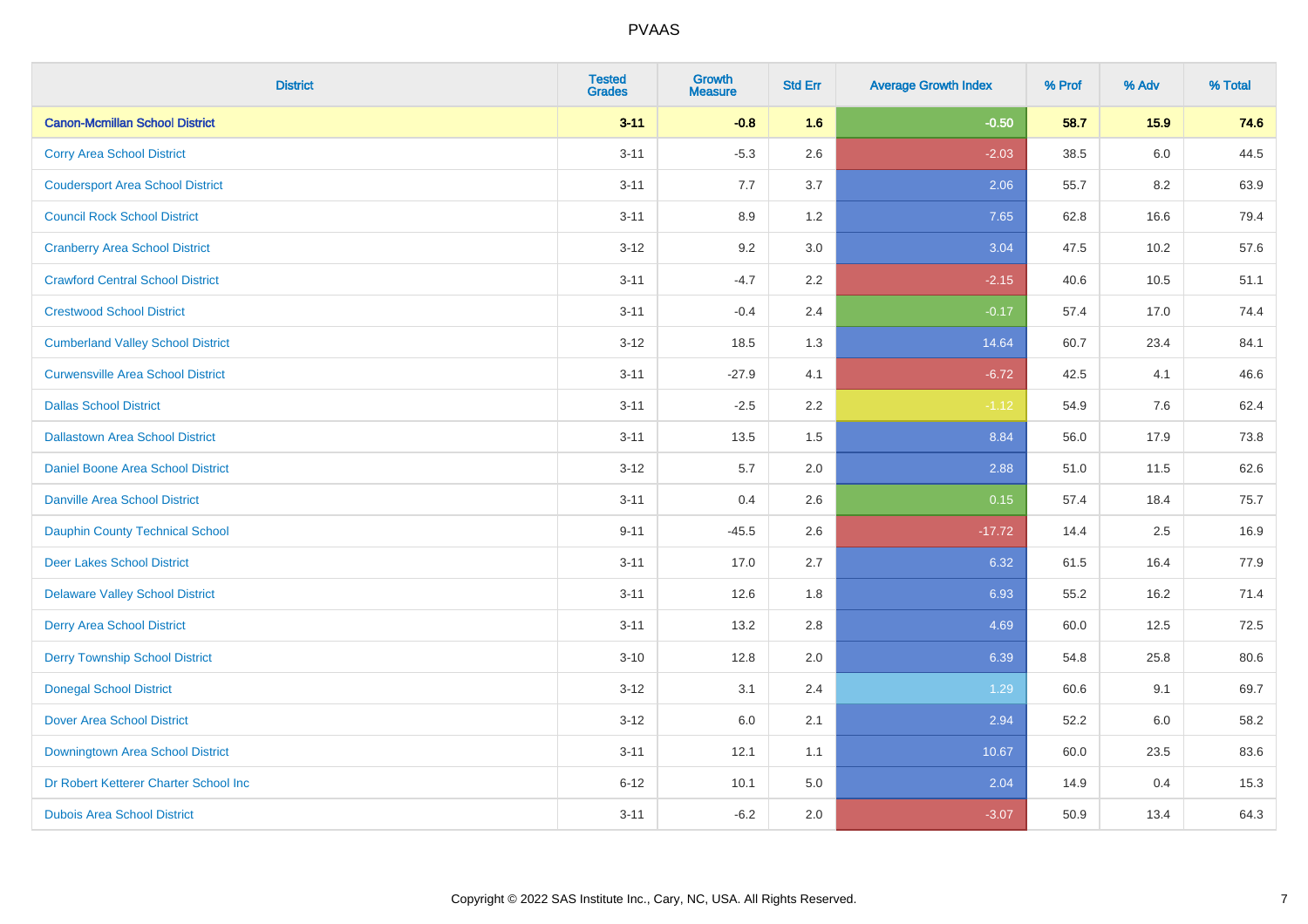| <b>District</b>                                   | <b>Tested</b><br><b>Grades</b> | <b>Growth</b><br><b>Measure</b> | <b>Std Err</b> | <b>Average Growth Index</b> | % Prof | % Adv | % Total |
|---------------------------------------------------|--------------------------------|---------------------------------|----------------|-----------------------------|--------|-------|---------|
| <b>Canon-Mcmillan School District</b>             | $3 - 11$                       | $-0.8$                          | 1.6            | $-0.50$                     | 58.7   | 15.9  | 74.6    |
| <b>Dunmore School District</b>                    | $3 - 11$                       | $-7.7$                          | 2.9            | $-2.62$                     | 34.0   | 7.2   | 41.2    |
| <b>East Allegheny School District</b>             | $3 - 11$                       | $-6.3$                          | 3.3            | $-1.87$                     | 31.9   | 9.7   | 41.7    |
| <b>East Lycoming School District</b>              | $3 - 11$                       | $-6.0$                          | 2.7            | $-2.24$                     | 48.3   | 4.2   | 52.5    |
| <b>East Penn School District</b>                  | $3 - 11$                       | 4.1                             | 1.3            | 3.27                        | 55.8   | 11.5  | 67.3    |
| <b>East Pennsboro Area School District</b>        | $3 - 11$                       | $-4.2$                          | 2.5            | $-1.71$                     | 60.8   | 8.5   | 69.3    |
| East Stroudsburg Area School District             | $3 - 11$                       | 0.1                             | 1.6            | 0.05                        | 45.8   | 7.8   | 53.6    |
| <b>Eastern Lancaster County School District</b>   | $3 - 12$                       | 4.5                             | 2.2            | 2.09                        | 46.3   | 11.4  | 57.6    |
| <b>Eastern Lebanon County School District</b>     | $3 - 11$                       | 8.6                             | 2.2            | 3.84                        | 48.8   | 11.4  | 60.3    |
| <b>Eastern York School District</b>               | $3 - 11$                       | 9.6                             | 2.6            | 3.71                        | 56.3   | 12.6  | 68.9    |
| <b>Easton Area School District</b>                | $3 - 12$                       | $-4.1$                          | 1.4            | $-2.91$                     | 39.9   | 4.0   | 43.9    |
| <b>Elizabeth Forward School District</b>          | $3 - 11$                       | $-8.4$                          | 2.4            | $-3.41$                     | 51.7   | 4.0   | 55.7    |
| Elizabethtown Area School District                | $3 - 12$                       | $-0.9$                          | 1.9            | $-0.47$                     | 50.0   | 11.2  | 61.2    |
| <b>Elk Lake School District</b>                   | $3 - 11$                       | $-4.0$                          | 3.3            | $-1.23$                     | 46.2   | 3.3   | 49.4    |
| <b>Ellwood City Area School District</b>          | $3 - 11$                       | $-4.2$                          | 3.2            | $-1.29$                     | 54.1   | 14.1  | 68.2    |
| <b>Ephrata Area School District</b>               | $3 - 11$                       | 5.6                             | 1.8            | 3.12                        | 54.7   | 9.5   | 64.2    |
| <b>Erie City School District</b>                  | $3 - 12$                       | $-14.5$                         | 1.6            | $-9.26$                     | 25.4   | 3.0   | 28.4    |
| Esperanza Academy Charter School                  | $4 - 11$                       | 4.0                             | 2.5            | 1.61                        | 32.4   | 0.7   | 33.1    |
| <b>Esperanza Cyber Charter School</b>             | $3 - 11$                       | 7.1                             | 6.1            | 1.16                        | 9.1    | 0.0   | 9.1     |
| <b>Everett Area School District</b>               | $3 - 11$                       | 5.0                             | 3.4            | 1.47                        | 60.5   | 1.3   | 61.8    |
| <b>Executive Education Academy Charter School</b> | $3 - 10$                       | $-6.5$                          | 3.1            | $-2.08$                     | 23.7   | 2.2   | 25.8    |
| <b>Exeter Township School District</b>            | $3 - 11$                       | $-10.4$                         | 1.9            | $-5.44$                     | 50.6   | 2.7   | 53.3    |
| <b>Fairfield Area School District</b>             | $3 - 11$                       | $-5.6$                          | 3.4            | $-1.66$                     | 57.9   | 4.0   | 61.8    |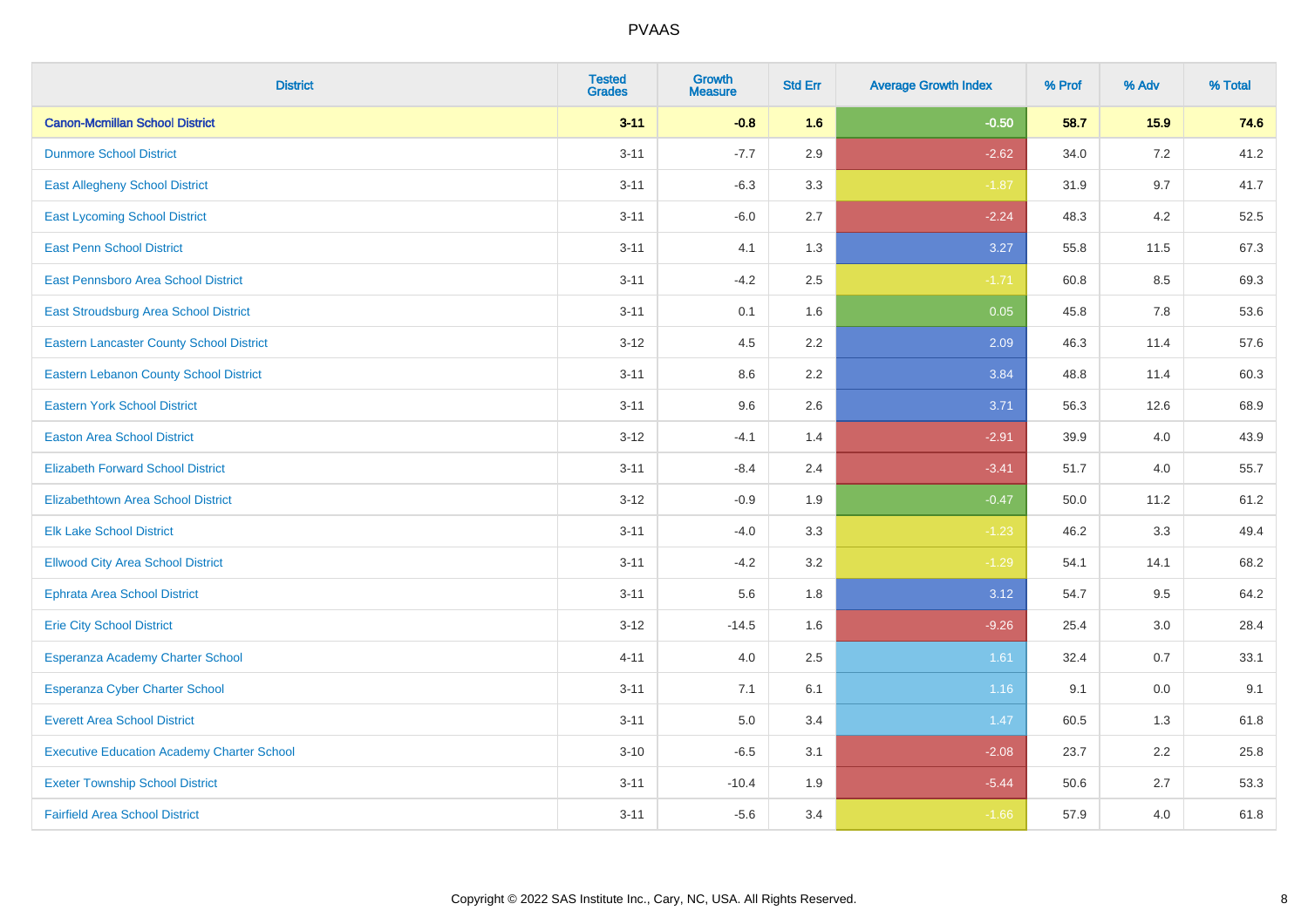| <b>District</b>                             | <b>Tested</b><br><b>Grades</b> | <b>Growth</b><br><b>Measure</b> | <b>Std Err</b> | <b>Average Growth Index</b> | % Prof | % Adv   | % Total |
|---------------------------------------------|--------------------------------|---------------------------------|----------------|-----------------------------|--------|---------|---------|
| <b>Canon-Mcmillan School District</b>       | $3 - 11$                       | $-0.8$                          | 1.6            | $-0.50$                     | 58.7   | 15.9    | 74.6    |
| <b>Fairview School District</b>             | $3 - 11$                       | 3.4                             | 2.6            | 1.32                        | 57.2   | 17.6    | 74.8    |
| <b>Fannett-Metal School District</b>        | $3 - 11$                       | $-3.4$                          | 5.1            | $-0.67$                     | 38.7   | 8.1     | 46.8    |
| <b>Farrell Area School District</b>         | $3 - 11$                       | $-10.4$                         | 4.3            | $-2.41$                     | 19.0   | $0.0\,$ | 19.0    |
| <b>Ferndale Area School District</b>        | $3 - 10$                       | $-5.8$                          | 4.3            | $-1.33$                     | 40.0   | 0.0     | 40.0    |
| <b>Fleetwood Area School District</b>       | $3 - 10$                       | 12.2                            | 2.2            | 5.68                        | 53.5   | 11.6    | 65.2    |
| <b>Forbes Road School District</b>          | $3 - 11$                       | $2.8\,$                         | 5.1            | 0.56                        | 41.4   | 10.3    | 51.7    |
| <b>Forest Area School District</b>          | $3 - 11$                       | $-4.4$                          | 5.4            | $-0.81$                     | 36.2   | 2.1     | 38.3    |
| <b>Forest City Regional School District</b> | $3 - 12$                       | $-6.0$                          | 3.0            | $-1.96$                     | 44.1   | $0.0\,$ | 44.1    |
| <b>Forest Hills School District</b>         | $3 - 11$                       | $-7.3$                          | 2.7            | $-2.74$                     | 41.1   | 13.7    | 54.8    |
| <b>Fort Cherry School District</b>          | $3 - 10$                       | $-5.9$                          | 3.8            | $-1.56$                     | 55.2   | $5.2\,$ | 60.3    |
| <b>Fort Leboeuf School District</b>         | $3 - 11$                       | 11.7                            | 2.5            | 4.73                        | 48.5   | 21.1    | 69.6    |
| Fox Chapel Area School District             | $3 - 11$                       | 9.8                             | 1.8            | 5.36                        | 56.6   | 28.6    | 85.2    |
| <b>Franklin Area School District</b>        | $3 - 11$                       | 6.6                             | 2.8            | 2.34                        | 48.2   | 4.5     | 52.7    |
| <b>Franklin Regional School District</b>    | $3 - 11$                       | 2.0                             | 1.9            | 1.02                        | 66.7   | 15.5    | 82.1    |
| <b>Frazier School District</b>              | $3 - 11$                       | $-17.2$                         | 3.7            | $-4.70$                     | 37.1   | 1.6     | 38.7    |
| <b>Freedom Area School District</b>         | $3 - 11$                       | $-7.1$                          | 3.0            | $-2.37$                     | 43.8   | 4.2     | 47.9    |
| <b>Freeport Area School District</b>        | $3 - 10$                       | 9.7                             | 2.5            | 3.91                        | 57.5   | 17.8    | 75.3    |
| <b>Galeton Area School District</b>         | $3 - 11$                       | 2.2                             | 5.3            | 0.42                        | 41.3   | 4.4     | 45.6    |
| <b>Garnet Valley School District</b>        | $3 - 10$                       | 10.9                            | 1.7            | 6.53                        | 67.1   | 19.0    | 86.1    |
| <b>Gateway School District</b>              | $3 - 11$                       | 0.8                             | 2.2            | 0.38                        | 52.1   | 13.8    | 65.9    |
| <b>General Mclane School District</b>       | $3 - 11$                       | 3.1                             | 2.9            | 1.07                        | 62.3   | 4.9     | 67.2    |
| Gettysburg Area School District             | $3 - 11$                       | $-4.0$                          | 2.1            | $-1.89$                     | 45.3   | 14.0    | 59.3    |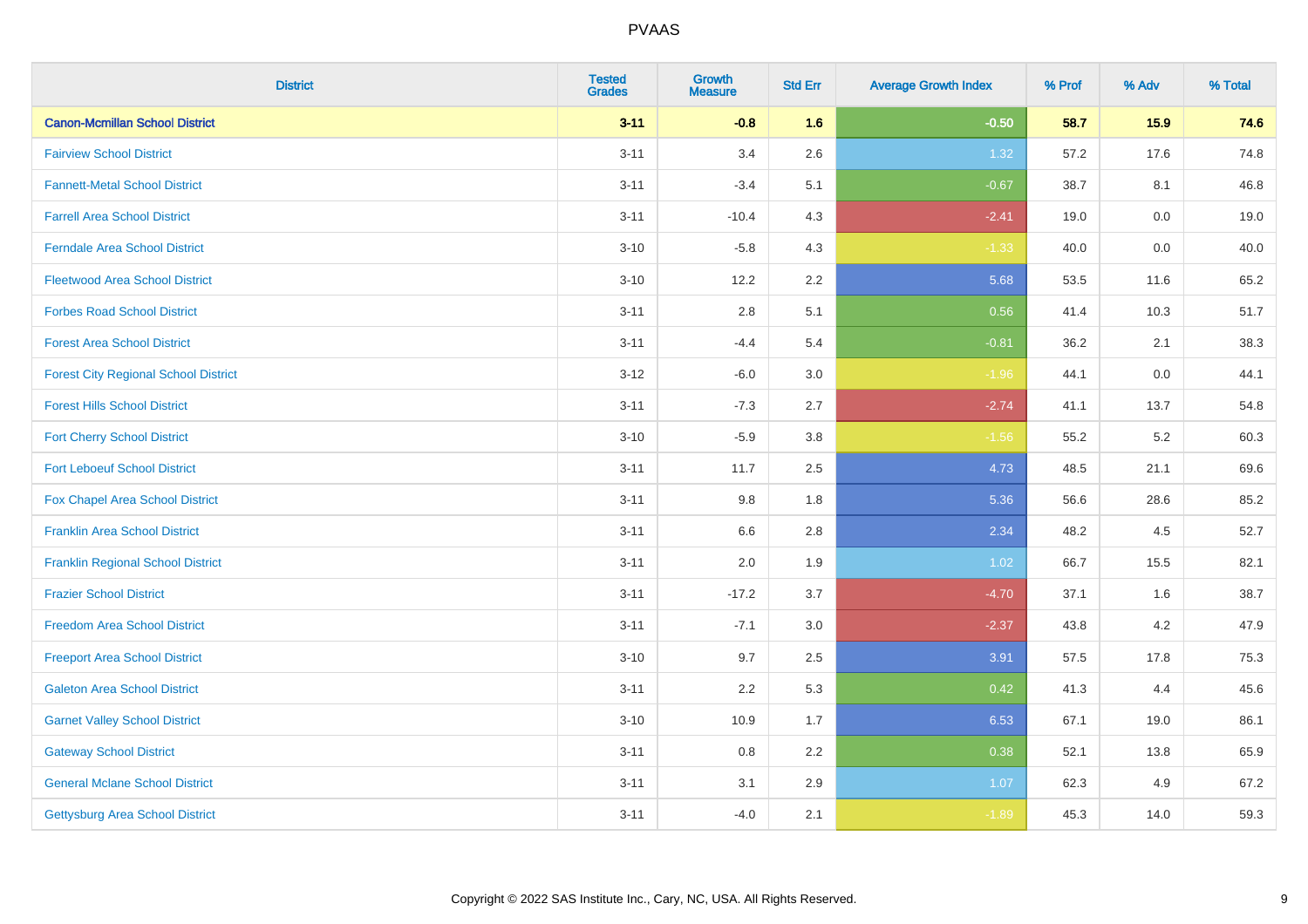| <b>District</b>                               | <b>Tested</b><br><b>Grades</b> | <b>Growth</b><br><b>Measure</b> | <b>Std Err</b> | <b>Average Growth Index</b> | % Prof | % Adv   | % Total |
|-----------------------------------------------|--------------------------------|---------------------------------|----------------|-----------------------------|--------|---------|---------|
| <b>Canon-Mcmillan School District</b>         | $3 - 11$                       | $-0.8$                          | 1.6            | $-0.50$                     | 58.7   | 15.9    | 74.6    |
| <b>Gillingham Charter School</b>              | $3 - 11$                       | $-4.4$                          | 5.6            | $-0.77$                     | 20.8   | $8.3\,$ | 29.2    |
| <b>Girard School District</b>                 | $3 - 11$                       | $-0.6$                          | 2.7            | $-0.22$                     | 53.9   | 15.6    | 69.6    |
| <b>Glendale School District</b>               | $3 - 10$                       | $-0.9$                          | 3.7            | $-0.24$                     | 50.0   | 5.4     | 55.4    |
| <b>Governor Mifflin School District</b>       | $3 - 11$                       | 4.1                             | 1.8            | 2.33                        | 42.5   | 7.2     | 49.7    |
| <b>Great Valley School District</b>           | $3 - 11$                       | 15.0                            | 1.9            | 7.98                        | 50.0   | 35.0    | 85.0    |
| <b>Greater Johnstown School District</b>      | $3 - 11$                       | $-3.1$                          | 2.6            | $-1.19$                     | 26.1   | 0.0     | 26.1    |
| <b>Greater Latrobe School District</b>        | $3 - 11$                       | 0.6                             | 1.9            | 0.31                        | 55.5   | 14.1    | 69.5    |
| <b>Greater Nanticoke Area School District</b> | $3 - 12$                       | 11.2                            | 2.8            | 4.01                        | 38.0   | 12.4    | 50.4    |
| <b>Greencastle-Antrim School District</b>     | $3 - 11$                       | $-3.0$                          | 2.2            | $-1.36$                     | 62.4   | 9.9     | 72.3    |
| <b>Greensburg Salem School District</b>       | $3 - 11$                       | $-4.4$                          | 2.4            | $-1.88$                     | 47.6   | 4.9     | 52.4    |
| <b>Greenville Area School District</b>        | $3 - 11$                       | 0.7                             | 2.9            | 0.26                        | 53.4   | 6.9     | 60.3    |
| <b>Greenwood School District</b>              | $3 - 11$                       | 15.9                            | 3.9            | 4.11                        | 50.0   | 25.0    | 75.0    |
| <b>Grove City Area School District</b>        | $3 - 12$                       | 5.1                             | 2.4            | 2.09                        | 36.4   | 16.5    | 52.8    |
| <b>Halifax Area School District</b>           | $3 - 11$                       | 4.7                             | 3.9            | 1.22                        | 61.5   | 9.6     | 71.2    |
| <b>Hamburg Area School District</b>           | $3 - 11$                       | 8.9                             | 2.5            | 3.63                        | 43.5   | 8.2     | 51.7    |
| <b>Hampton Township School District</b>       | $3 - 11$                       | 5.1                             | 2.2            | 2.35                        | 54.0   | 28.2    | 82.2    |
| <b>Hanover Area School District</b>           | $3 - 11$                       | 2.2                             | 4.6            | 0.48                        | 42.9   | 5.7     | 48.6    |
| <b>Hanover Public School District</b>         | $3 - 11$                       | 5.2                             | 2.8            | 1.83                        | 52.2   | 14.4    | 66.7    |
| <b>Harbor Creek School District</b>           | $3 - 11$                       | $-7.1$                          | 2.7            | $-2.67$                     | 48.8   | 15.2    | 64.0    |
| Harmony Area School District                  | $3 - 10$                       | 4.5                             | 6.3            | 0.72                        | 33.3   | 13.3    | 46.7    |
| <b>Harrisburg City School District</b>        | $3 - 11$                       | $-0.4$                          | 2.1            | $-0.19$                     | 15.1   | 0.4     | 15.5    |
| Hatboro-Horsham School District               | $3 - 11$                       | $-12.8$                         | 1.7            | $-7.47$                     | 45.6   | 7.2     | 52.8    |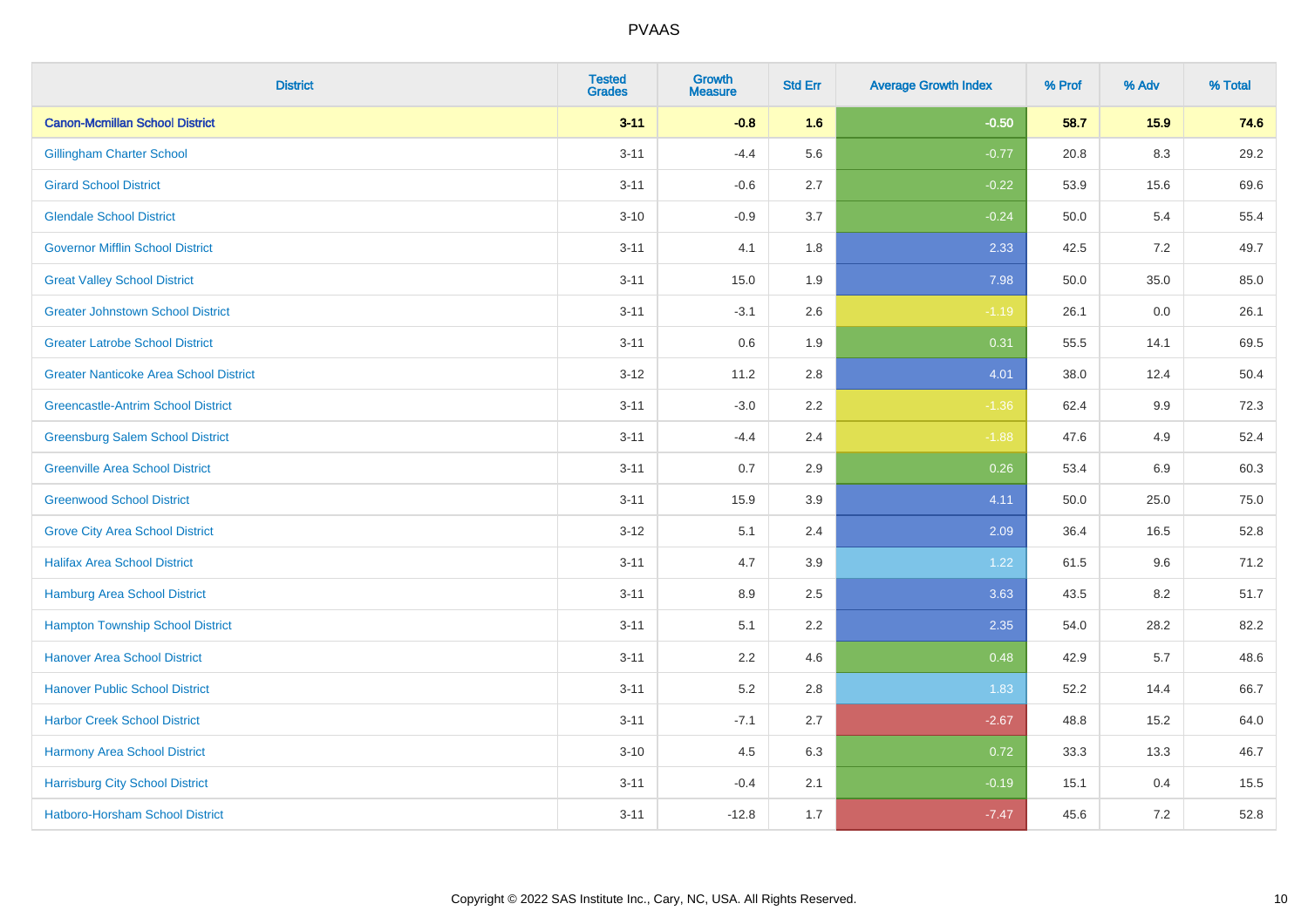| <b>District</b>                               | <b>Tested</b><br><b>Grades</b> | <b>Growth</b><br><b>Measure</b> | <b>Std Err</b> | <b>Average Growth Index</b> | % Prof | % Adv   | % Total |
|-----------------------------------------------|--------------------------------|---------------------------------|----------------|-----------------------------|--------|---------|---------|
| <b>Canon-Mcmillan School District</b>         | $3 - 11$                       | $-0.8$                          | 1.6            | $-0.50$                     | 58.7   | 15.9    | 74.6    |
| <b>Haverford Township School District</b>     | $3 - 11$                       | $8.0\,$                         | 1.5            | 5.27                        | 53.0   | 25.5    | 78.6    |
| <b>Hazleton Area School District</b>          | $3 - 11$                       | 9.6                             | 1.4            | 6.77                        | 45.0   | 7.8     | 52.9    |
| <b>Hempfield Area School District</b>         | $3 - 12$                       | 4.6                             | 1.6            | 2.86                        | 53.5   | 20.1    | 73.6    |
| <b>Hempfield School District</b>              | $3 - 11$                       | 0.1                             | 1.4            | 0.08                        | 58.2   | 9.9     | 68.2    |
| <b>Hermitage School District</b>              | $3 - 12$                       | 3.8                             | 2.4            | 1.60                        | 57.5   | 9.3     | 66.8    |
| <b>Highlands School District</b>              | $3 - 11$                       | $-7.4$                          | 2.7            | $-2.76$                     | 44.4   | 3.7     | 48.2    |
| Hollidaysburg Area School District            | $3 - 11$                       | 6.0                             | 2.1            | 2.88                        | 57.1   | 12.3    | 69.4    |
| <b>Homer-Center School District</b>           | $3 - 11$                       | 9.7                             | 3.6            | 2.70                        | 45.1   | 17.2    | 62.3    |
| Hope For Hyndman Charter School               | $3 - 11$                       | $-2.0$                          | 6.1            | $-0.32$                     | 33.3   | 0.0     | 33.3    |
| <b>Hopewell Area School District</b>          | $3 - 11$                       | 2.6                             | 2.7            | 0.97                        | 58.4   | 4.0     | 62.4    |
| Huntingdon Area School District               | $3 - 11$                       | $-2.0$                          | 2.7            | $-0.72$                     | 36.8   | 10.3    | 47.0    |
| Imhotep Institute Charter High School         | $9 - 11$                       | $-5.3$                          | 5.8            | $-0.92$                     | 25.0   | $0.0\,$ | 25.0    |
| Indiana Area School District                  | $3 - 11$                       | $-5.3$                          | 2.3            | $-2.28$                     | 47.6   | 18.4    | 66.1    |
| <b>Innovative Arts Academy Charter School</b> | $6 - 11$                       | $-9.1$                          | 3.7            | $-2.44$                     | 9.5    | $0.0\,$ | 9.5     |
| Insight PA Cyber Charter School               | $3 - 11$                       | 0.7                             | 5.7            | 0.12                        | 50.0   | 4.8     | 54.8    |
| <b>Interboro School District</b>              | $3 - 12$                       | $-7.3$                          | 2.1            | $-3.43$                     | 46.6   | 4.8     | 51.4    |
| <b>Iroquois School District</b>               | $3 - 11$                       | 13.1                            | 3.0            | 4.35                        | 48.2   | 7.8     | 56.0    |
| <b>Jamestown Area School District</b>         | $3 - 11$                       | 13.5                            | 4.2            | 3.19                        | 64.4   | 13.3    | 77.8    |
| Jeannette City School District                | $3 - 11$                       | $-4.3$                          | $3.8\,$        | $-1.13$                     | 46.7   | 7.5     | 54.2    |
| Jefferson County-Dubois AVTS                  | $9 - 11$                       | $-16.2$                         | 3.9            | $-4.16$                     | 23.0   | 0.0     | 23.0    |
| Jefferson-Morgan School District              | $3 - 10$                       | $-9.9$                          | 4.2            | $-2.35$                     | 43.8   | 4.2     | 47.9    |
| <b>Jenkintown School District</b>             | $3 - 11$                       | 12.5                            | 4.4            | 2.84                        | 54.6   | 29.6    | 84.1    |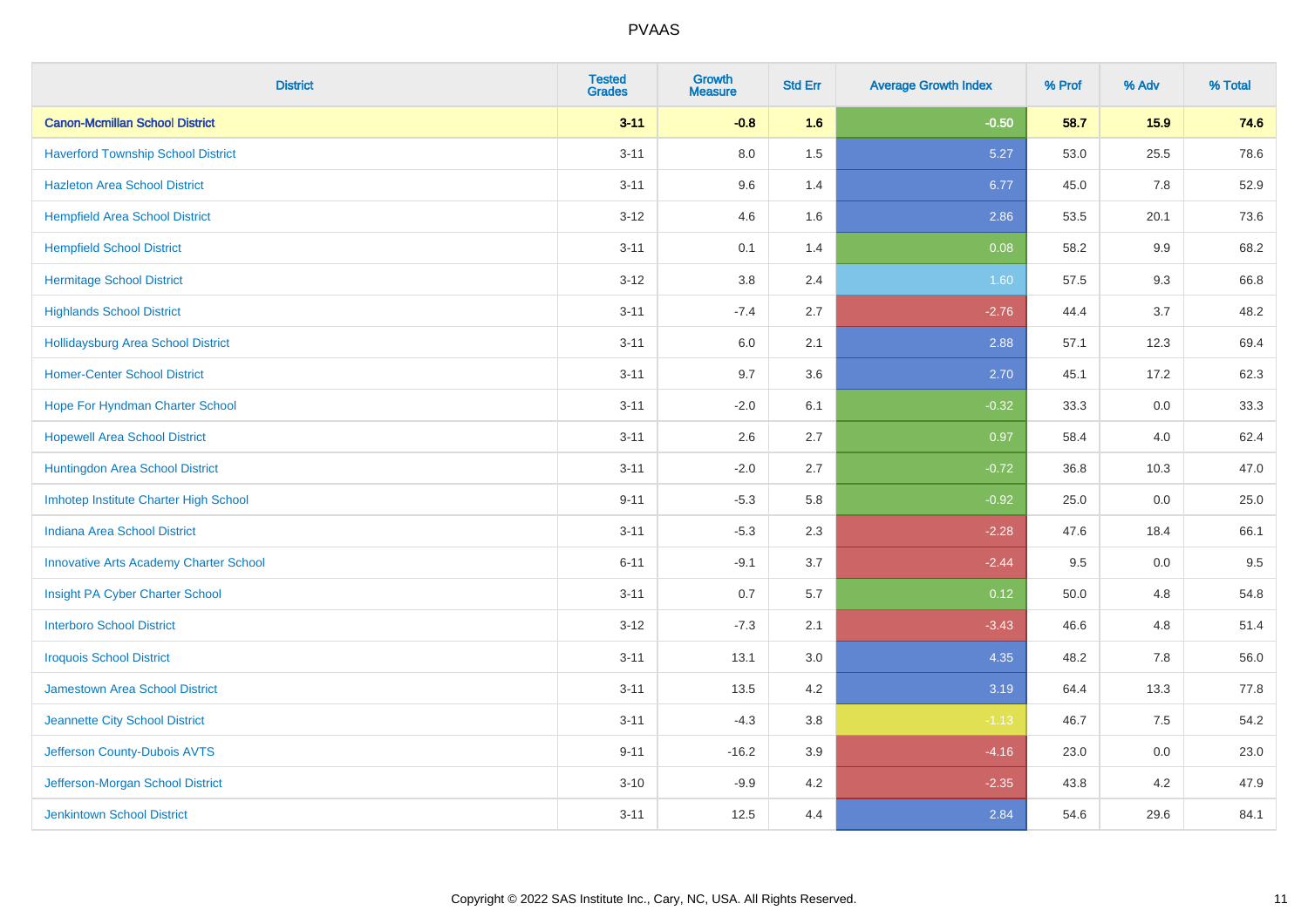| <b>District</b>                                 | <b>Tested</b><br><b>Grades</b> | <b>Growth</b><br><b>Measure</b> | <b>Std Err</b> | <b>Average Growth Index</b> | % Prof | % Adv   | % Total |
|-------------------------------------------------|--------------------------------|---------------------------------|----------------|-----------------------------|--------|---------|---------|
| <b>Canon-Mcmillan School District</b>           | $3 - 11$                       | $-0.8$                          | 1.6            | $-0.50$                     | 58.7   | 15.9    | 74.6    |
| <b>Jersey Shore Area School District</b>        | $3 - 11$                       | 0.5                             | 2.6            | 0.21                        | 47.1   | $9.2\,$ | 56.2    |
| Jim Thorpe Area School District                 | $3 - 11$                       | $-5.8$                          | 2.7            | $-2.19$                     | 33.3   | 7.4     | 40.7    |
| Johnsonburg Area School District                | $3 - 11$                       | $-14.1$                         | 3.9            | $-3.62$                     | 54.0   | 4.6     | 58.6    |
| Juniata County School District                  | $3 - 12$                       | $-4.9$                          | 2.1            | $-2.26$                     | 38.5   | 2.9     | 41.4    |
| <b>Juniata Valley School District</b>           | $3 - 11$                       | $-3.9$                          | 3.5            | $-1.10$                     | 44.4   | 3.5     | 47.8    |
| <b>Kane Area School District</b>                | $3 - 10$                       | $-3.7$                          | 3.2            | $-1.17$                     | 39.5   | 9.9     | 49.4    |
| <b>Karns City Area School District</b>          | $3 - 11$                       | $-6.0$                          | 2.9            | $-2.03$                     | 53.1   | 8.3     | 61.5    |
| <b>Kennett Consolidated School District</b>     | $3 - 11$                       | 4.8                             | 1.8            | 2.61                        | 52.5   | 10.7    | 63.2    |
| <b>Keystone Central School District</b>         | $3 - 11$                       | $-5.1$                          | 2.0            | $-2.46$                     | 44.7   | 4.6     | 49.4    |
| <b>Keystone Education Center Charter School</b> | $3 - 12$                       | $-12.9$                         | 5.9            | $-2.19$                     | 28.0   | 0.0     | 28.0    |
| <b>Keystone Oaks School District</b>            | $3 - 11$                       | 5.5                             | 2.6            | 2.07                        | 53.2   | 12.1    | 65.4    |
| <b>Keystone School District</b>                 | $3 - 11$                       | 3.1                             | 3.3            | 0.94                        | 50.6   | 6.5     | 57.1    |
| <b>KIPP Dubois Charter School</b>               | $9 - 10$                       | 4.7                             | 3.3            | 1.40                        | 31.0   | 1.4     | 32.4    |
| <b>Kiski Area School District</b>               | $3 - 11$                       | $-3.7$                          | 2.0            | $-1.86$                     | 57.4   | 10.4    | 67.8    |
| <b>Kutztown Area School District</b>            | $3 - 12$                       | $-0.2$                          | 3.2            | $-0.05$                     | 55.4   | 13.3    | 68.7    |
| La Academia Partnership Charter School          | $6 - 11$                       | $-11.0$                         | 4.7            | $-2.34$                     | 6.8    | 0.0     | 6.8     |
| Lackawanna Trail School District                | $3 - 10$                       | $-21.7$                         | 3.5            | $-6.20$                     | 38.5   | 1.5     | 40.0    |
| <b>Lakeland School District</b>                 | $3 - 11$                       | 1.1                             | $2.8\,$        | 0.38                        | 48.6   | 3.7     | 52.3    |
| Lake-Lehman School District                     | $3 - 11$                       | 10.8                            | 2.7            | 3.93                        | 55.3   | 7.9     | 63.2    |
| <b>Lakeview School District</b>                 | $3 - 11$                       | $-0.9$                          | 3.7            | $-0.24$                     | 60.3   | 3.2     | 63.5    |
| Lampeter-Strasburg School District              | $3 - 12$                       | $-8.6$                          | 2.0            | $-4.33$                     | 55.1   | $9.8\,$ | 64.8    |
| <b>Lancaster School District</b>                | $3 - 12$                       | $-15.8$                         | 1.5            | $-10.90$                    | 14.6   | 2.3     | 16.9    |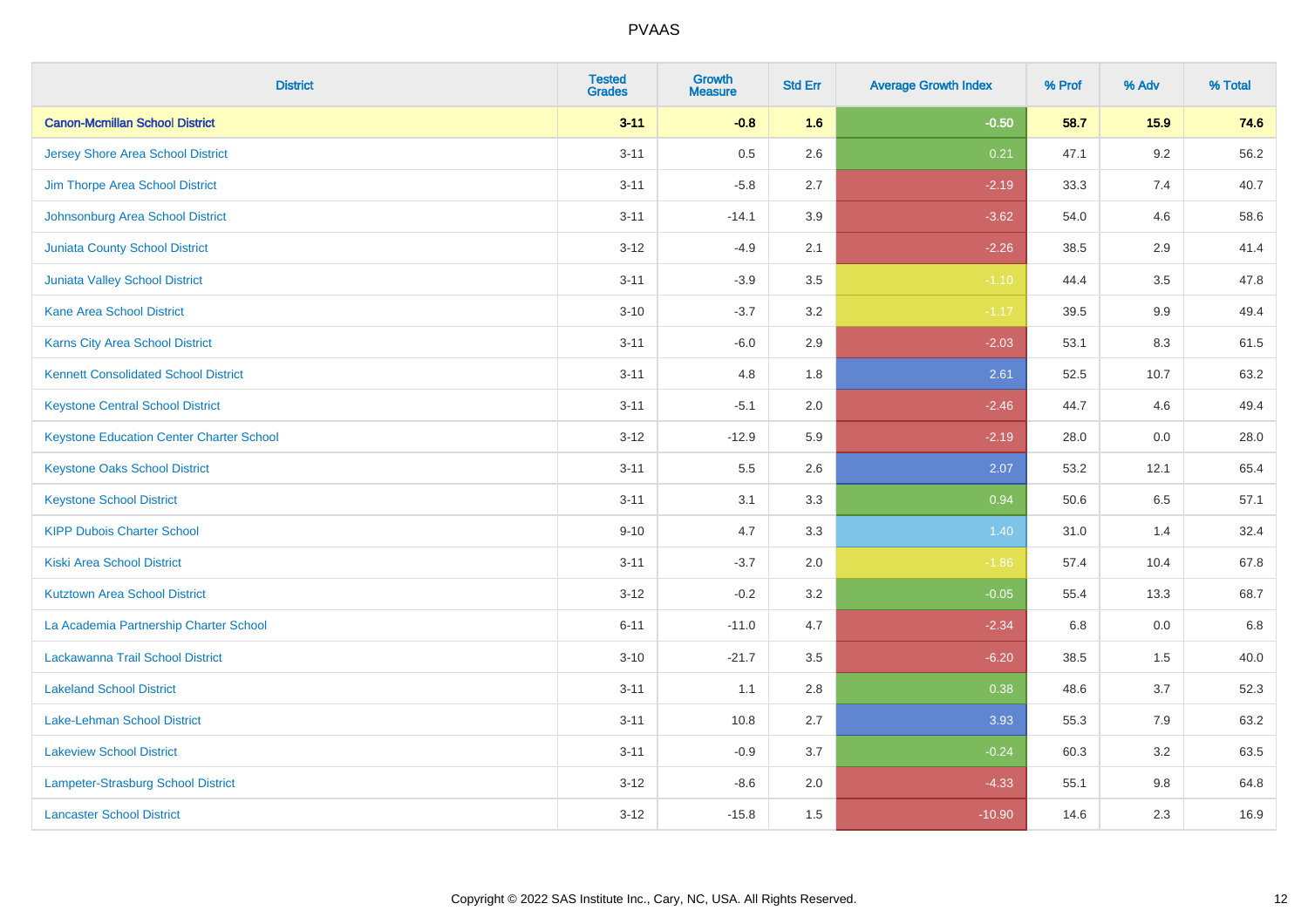| <b>District</b>                                    | <b>Tested</b><br><b>Grades</b> | Growth<br><b>Measure</b> | <b>Std Err</b> | <b>Average Growth Index</b> | % Prof | % Adv   | % Total |
|----------------------------------------------------|--------------------------------|--------------------------|----------------|-----------------------------|--------|---------|---------|
| <b>Canon-Mcmillan School District</b>              | $3 - 11$                       | $-0.8$                   | 1.6            | $-0.50$                     | 58.7   | 15.9    | 74.6    |
| <b>Laurel Highlands School District</b>            | $3 - 11$                       | 4.3                      | 2.4            | 1.81                        | 44.9   | 9.6     | 54.5    |
| <b>Laurel School District</b>                      | $3 - 11$                       | 1.8                      | 3.1            | 0.59                        | 70.1   | 2.3     | 72.4    |
| <b>Lawrence County CTC</b>                         | $10 - 11$                      | $-21.7$                  | 3.6            | $-6.05$                     | 19.8   | $0.0\,$ | 19.8    |
| <b>Lebanon School District</b>                     | $3 - 11$                       | $-1.6$                   | 1.9            | $-0.80$                     | 24.4   | 2.6     | 27.0    |
| <b>Leechburg Area School District</b>              | $3 - 11$                       | 4.4                      | 4.0            | 1.09                        | 47.8   | 19.6    | 67.4    |
| Lehigh Career & Technical Institute                | $10 - 12$                      | 5.6                      | 5.6            | 0.99                        | 78.3   | 0.0     | 78.3    |
| Lehigh Valley Academy Regional Charter School      | $3 - 11$                       | 0.7                      | 2.3            | 0.32                        | 46.3   | 5.0     | 51.4    |
| Lehigh Valley Charter High School For The Arts     | $9 - 10$                       | 7.3                      | 2.6            | 2.82                        | 62.3   | 18.2    | 80.5    |
| <b>Lehighton Area School District</b>              | $3 - 11$                       | $-1.6$                   | 2.3            | $-0.70$                     | 51.1   | 5.6     | 56.7    |
| <b>Lewisburg Area School District</b>              | $3 - 11$                       | $-2.7$                   | 2.6            | $-1.03$                     | 57.0   | 18.5    | 75.6    |
| <b>Ligonier Valley School District</b>             | $3 - 11$                       | 4.2                      | 3.1            | 1.34                        | 59.1   | 10.3    | 69.5    |
| Lincoln Leadership Academy Charter School          | $3 - 12$                       | 14.2                     | 6.4            | 2.22                        | 23.5   | 0.0     | 23.5    |
| <b>Lincoln Park Performing Arts Charter School</b> | $7 - 11$                       | 3.6                      | 2.5            | 1.42                        | 59.6   | 14.7    | 74.3    |
| <b>Line Mountain School District</b>               | $3 - 11$                       | 4.1                      | 3.2            | 1.27                        | 52.9   | 9.2     | 62.1    |
| <b>Littlestown Area School District</b>            | $3 - 11$                       | 11.4                     | 2.5            | 4.62                        | 55.2   | 10.4    | 65.6    |
| <b>Lower Dauphin School District</b>               | $3 - 11$                       | 0.6                      | 1.9            | 0.33                        | 49.2   | 12.6    | 61.8    |
| <b>Lower Merion School District</b>                | $3 - 11$                       | 19.0                     | 1.3            | 14.93                       | 55.6   | 29.9    | 85.5    |
| <b>Lower Moreland Township School District</b>     | $3 - 11$                       | 2.0                      | 2.2            | 0.95                        | 62.8   | 17.0    | 79.8    |
| <b>Loyalsock Township School District</b>          | $3 - 12$                       | 4.2                      | 2.8            | 1.47                        | 54.3   | 2.1     | 56.4    |
| <b>Mahanoy Area School District</b>                | $3 - 10$                       | $-9.0$                   | 3.6            | $-2.49$                     | 26.2   | 1.6     | 27.9    |
| <b>Manheim Central School District</b>             | $3 - 11$                       | 2.1                      | 2.1            | 1.01                        | 53.2   | 11.6    | 64.8    |
| <b>Manheim Township School District</b>            | $3 - 12$                       | $-0.9$                   | 1.6            | $-0.58$                     | 53.2   | 15.5    | 68.7    |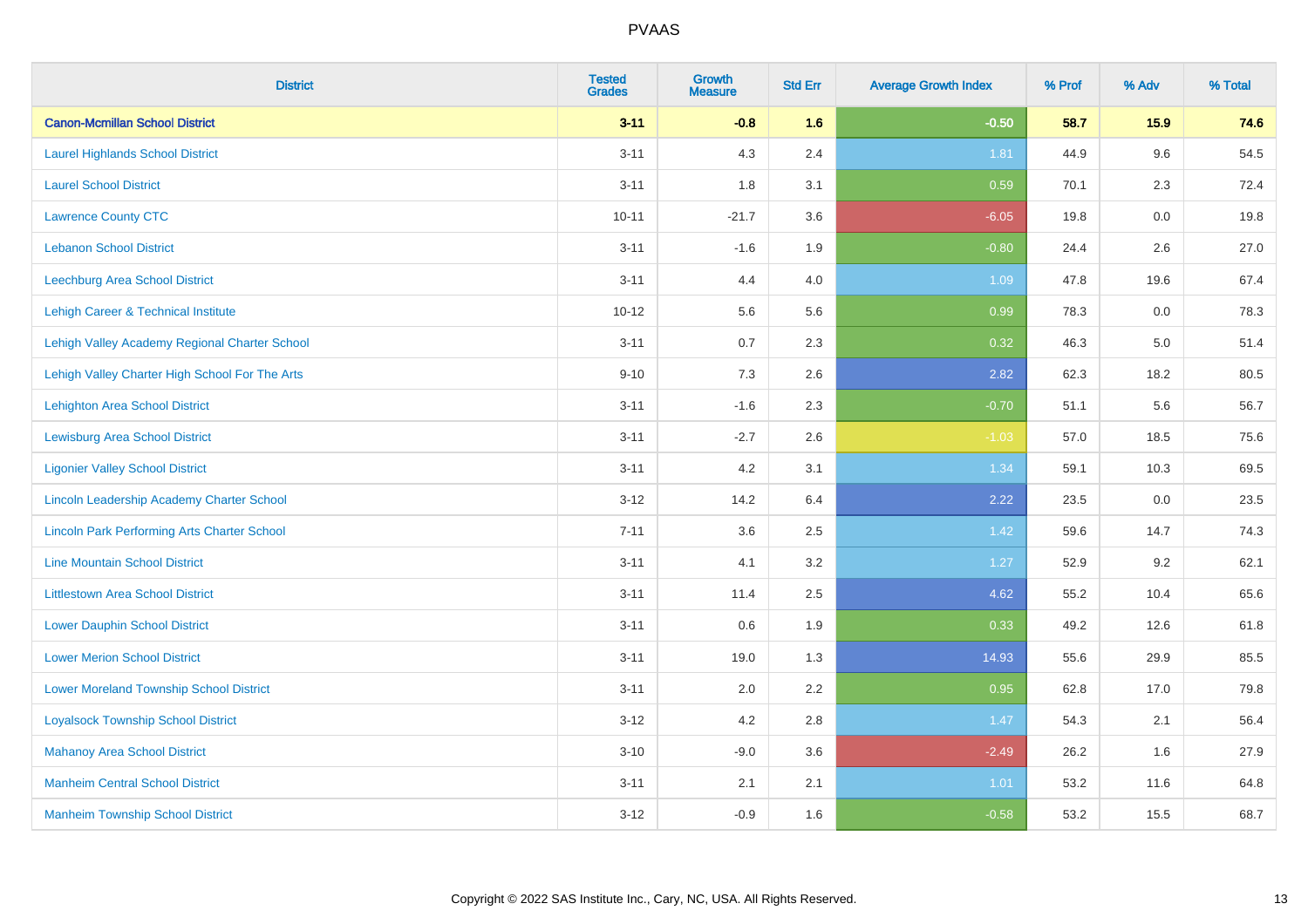| <b>District</b>                                | <b>Tested</b><br><b>Grades</b> | <b>Growth</b><br><b>Measure</b> | <b>Std Err</b> | <b>Average Growth Index</b> | % Prof | % Adv | % Total |
|------------------------------------------------|--------------------------------|---------------------------------|----------------|-----------------------------|--------|-------|---------|
| <b>Canon-Mcmillan School District</b>          | $3 - 11$                       | $-0.8$                          | 1.6            | $-0.50$                     | 58.7   | 15.9  | 74.6    |
| <b>Marion Center Area School District</b>      | $3 - 10$                       | $-12.0$                         | 3.1            | $-3.87$                     | 33.7   | 1.1   | 34.8    |
| Maritime Academy Charter School                | $3 - 10$                       | $-11.4$                         | 3.5            | $-3.29$                     | 15.2   | 0.0   | 15.2    |
| <b>Marple Newtown School District</b>          | $3 - 11$                       | 2.0                             | 2.4            | 0.81                        | 57.6   | 12.8  | 70.4    |
| <b>Mars Area School District</b>               | $3 - 10$                       | 5.7                             | 2.1            | 2.75                        | 57.9   | 18.2  | 76.1    |
| <b>MaST Community Charter School</b>           | $3 - 10$                       | $-4.1$                          | 2.7            | $-1.52$                     | 44.0   | 9.5   | 53.4    |
| <b>MaST Community Charter School II</b>        | $3 - 10$                       | 4.4                             | 3.2            | 1.37                        | 28.4   | 3.4   | 31.8    |
| Mastery Charter High School-Lenfest Campus     | $7 - 11$                       | 2.5                             | 5.7            | 0.43                        | 40.0   | 0.0   | 40.0    |
| <b>Mastery Charter School - Gratz Campus</b>   | $7 - 10$                       | $-23.9$                         | 4.5            | $-5.29$                     | 2.9    | 0.0   | 2.9     |
| <b>Mastery Charter School - Hardy Williams</b> | $3 - 11$                       | 11.4                            | 3.4            | 3.33                        | 44.3   | 5.7   | 50.0    |
| <b>Mastery Charter School - Pickett Campus</b> | $6 - 10$                       | 5.6                             | 5.7            | 1.00                        | 27.8   | 0.0   | 27.8    |
| Mastery Charter School - Shoemaker Campus      | $7 - 10$                       | 4.1                             | 3.0            | 1.34                        | 20.9   | 3.3   | 24.2    |
| <b>Mastery Charter School - Thomas Campus</b>  | $3 - 10$                       | 2.1                             | 6.2            | 0.33                        | 28.6   | 0.0   | 28.6    |
| <b>Mcguffey School District</b>                | $3 - 11$                       | 2.1                             | 2.6            | 0.81                        | 57.7   | 3.1   | 60.8    |
| <b>Mckeesport Area School District</b>         | $3 - 12$                       | 9.0                             | 2.4            | 3.72                        | 31.0   | 4.5   | 35.5    |
| Mechanicsburg Area School District             | $3 - 11$                       | 5.9                             | 1.8            | 3.29                        | 57.2   | 13.7  | 70.9    |
| <b>Mercer Area School District</b>             | $3 - 11$                       | $-0.2$                          | 3.3            | $-0.06$                     | 56.0   | 8.0   | 64.0    |
| <b>Methacton School District</b>               | $3 - 11$                       | 2.5                             | 1.7            | 1.43                        | 62.5   | 16.4  | 79.0    |
| Meyersdale Area School District                | $3 - 11$                       | 4.2                             | 4.0            | 1.07                        | 43.1   | 6.9   | 50.0    |
| <b>Mid Valley School District</b>              | $3 - 10$                       | $-1.7$                          | 3.0            | $-0.55$                     | 45.1   | 7.8   | 52.9    |
| <b>Middletown Area School District</b>         | $3 - 11$                       | $-5.3$                          | 2.6            | $-2.05$                     | 46.4   | 5.3   | 51.7    |
| <b>Midd-West School District</b>               | $3 - 11$                       | 10.3                            | 2.7            | 3.80                        | 58.0   | 13.4  | 71.4    |
| <b>Mifflin County School District</b>          | $3 - 11$                       | 9.1                             | 1.7            | 5.49                        | 47.1   | 6.7   | 53.8    |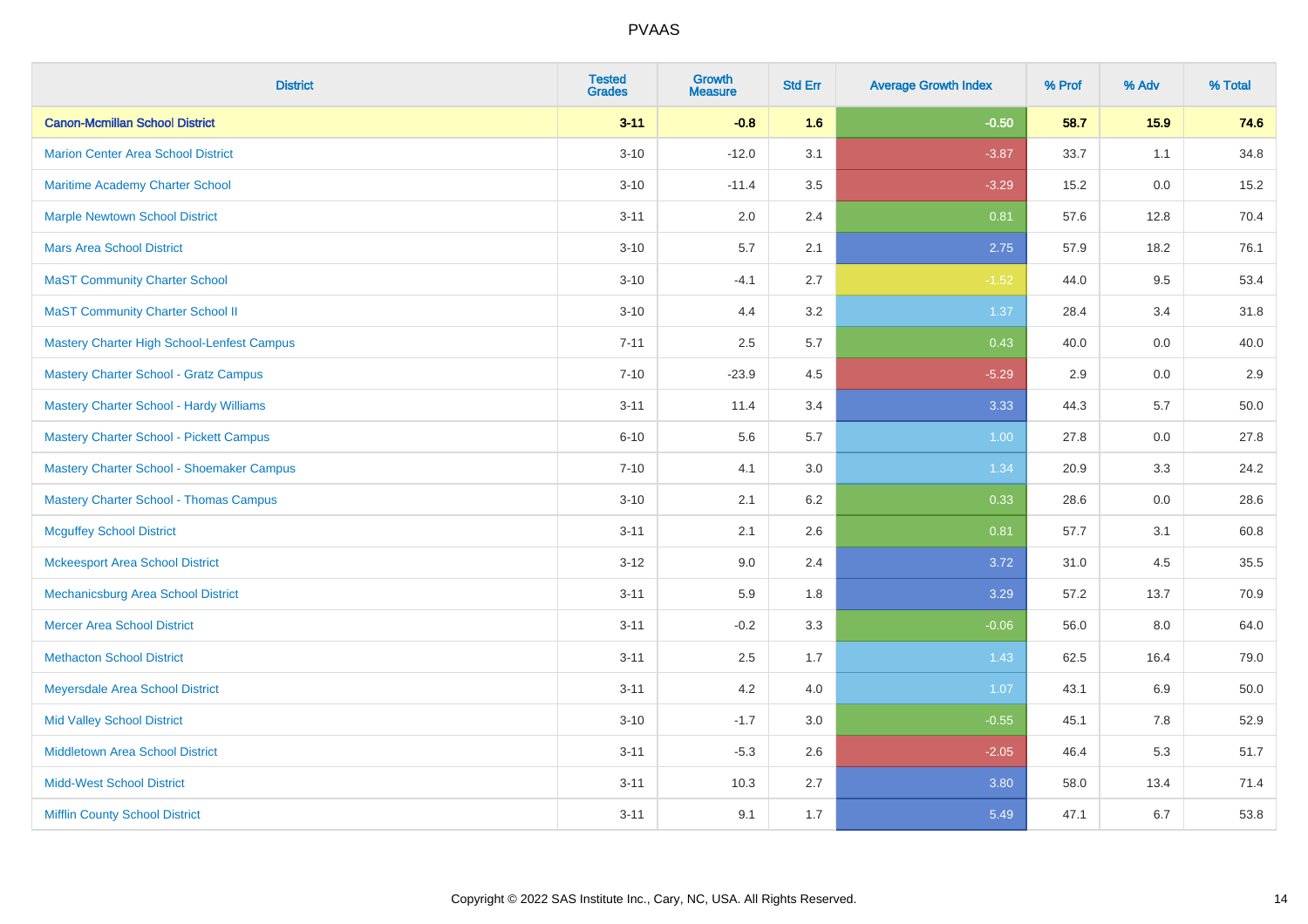| <b>District</b>                            | <b>Tested</b><br><b>Grades</b> | <b>Growth</b><br><b>Measure</b> | <b>Std Err</b> | <b>Average Growth Index</b> | % Prof | % Adv   | % Total |
|--------------------------------------------|--------------------------------|---------------------------------|----------------|-----------------------------|--------|---------|---------|
| <b>Canon-Mcmillan School District</b>      | $3 - 11$                       | $-0.8$                          | 1.6            | $-0.50$                     | 58.7   | 15.9    | 74.6    |
| Mifflinburg Area School District           | $3 - 11$                       | $-15.8$                         | 2.5            | $-6.30$                     | 42.4   | 4.0     | 46.4    |
| <b>Millcreek Township School District</b>  | $3 - 11$                       | 3.1                             | 1.5            | 2.06                        | 55.6   | 14.2    | 69.7    |
| <b>Millersburg Area School District</b>    | $3 - 11$                       | 6.2                             | 3.8            | 1.63                        | 51.8   | 7.4     | 59.3    |
| <b>Millville Area School District</b>      | $3-12$                         | $-0.9$                          | 4.7            | $-0.18$                     | 51.4   | 5.4     | 56.8    |
| <b>Milton Area School District</b>         | $3 - 11$                       | $-8.7$                          | 2.5            | $-3.52$                     | 45.4   | $6.9\,$ | 52.3    |
| <b>Minersville Area School District</b>    | $3 - 11$                       | $-14.4$                         | 3.7            | $-3.90$                     | 39.3   | 3.3     | 42.6    |
| <b>Mohawk Area School District</b>         | $3 - 11$                       | $-7.5$                          | 3.1            | $-2.45$                     | 49.4   | 11.0    | 60.4    |
| <b>Monessen City School District</b>       | $3 - 10$                       | 8.3                             | 4.5            | 1.85                        | 42.9   | 2.9     | 45.7    |
| <b>Moniteau School District</b>            | $3 - 11$                       | $-11.8$                         | 3.3            | $-3.56$                     | 50.0   | 6.3     | 56.3    |
| <b>Montgomery Area School District</b>     | $3 - 11$                       | 10.7                            | 3.6            | 2.96                        | 48.7   | 12.4    | 61.1    |
| <b>Montour School District</b>             | $3 - 11$                       | $-1.8$                          | 2.1            | $-0.88$                     | 61.4   | 15.1    | 76.5    |
| <b>Montoursville Area School District</b>  | $3-12$                         | 10.8                            | 2.5            | 4.24                        | 44.6   | 20.1    | 64.8    |
| <b>Montrose Area School District</b>       | $3 - 10$                       | $-5.5$                          | 3.0            | $-1.82$                     | 46.7   | 5.4     | 52.2    |
| Moon Area School District                  | $3 - 11$                       | 8.2                             | 1.9            | 4.25                        | 58.7   | 18.5    | 77.2    |
| Morrisville Borough School District        | $3 - 11$                       | 4.8                             | 4.3            | 1.10                        | 30.2   | 2.3     | 32.6    |
| <b>Moshannon Valley School District</b>    | $3 - 10$                       | $-7.0$                          | 3.4            | $-2.01$                     | 48.5   | 0.0     | 48.5    |
| <b>Mount Carmel Area School District</b>   | $3 - 11$                       | $-0.6$                          | 3.1            | $-0.18$                     | 45.3   | 2.1     | 47.4    |
| <b>Mount Pleasant Area School District</b> | $3 - 11$                       | $-5.0$                          | 2.6            | $-1.93$                     | 52.6   | 0.0     | 52.6    |
| <b>Mount Union Area School District</b>    | $3 - 10$                       | $-6.1$                          | 3.1            | $-1.97$                     | 32.2   | 3.4     | 35.6    |
| <b>Mountain View School District</b>       | $3 - 11$                       | 20.9                            | 3.5            | 5.91                        | 57.8   | 20.3    | 78.1    |
| Mt Lebanon School District                 | $3 - 11$                       | $-1.0$                          | 1.5            | $-0.70$                     | 61.9   | 24.0    | 85.9    |
| <b>Muhlenberg School District</b>          | $3 - 10$                       | 4.0                             | 1.9            | 2.10                        | 34.2   | 2.6     | 36.8    |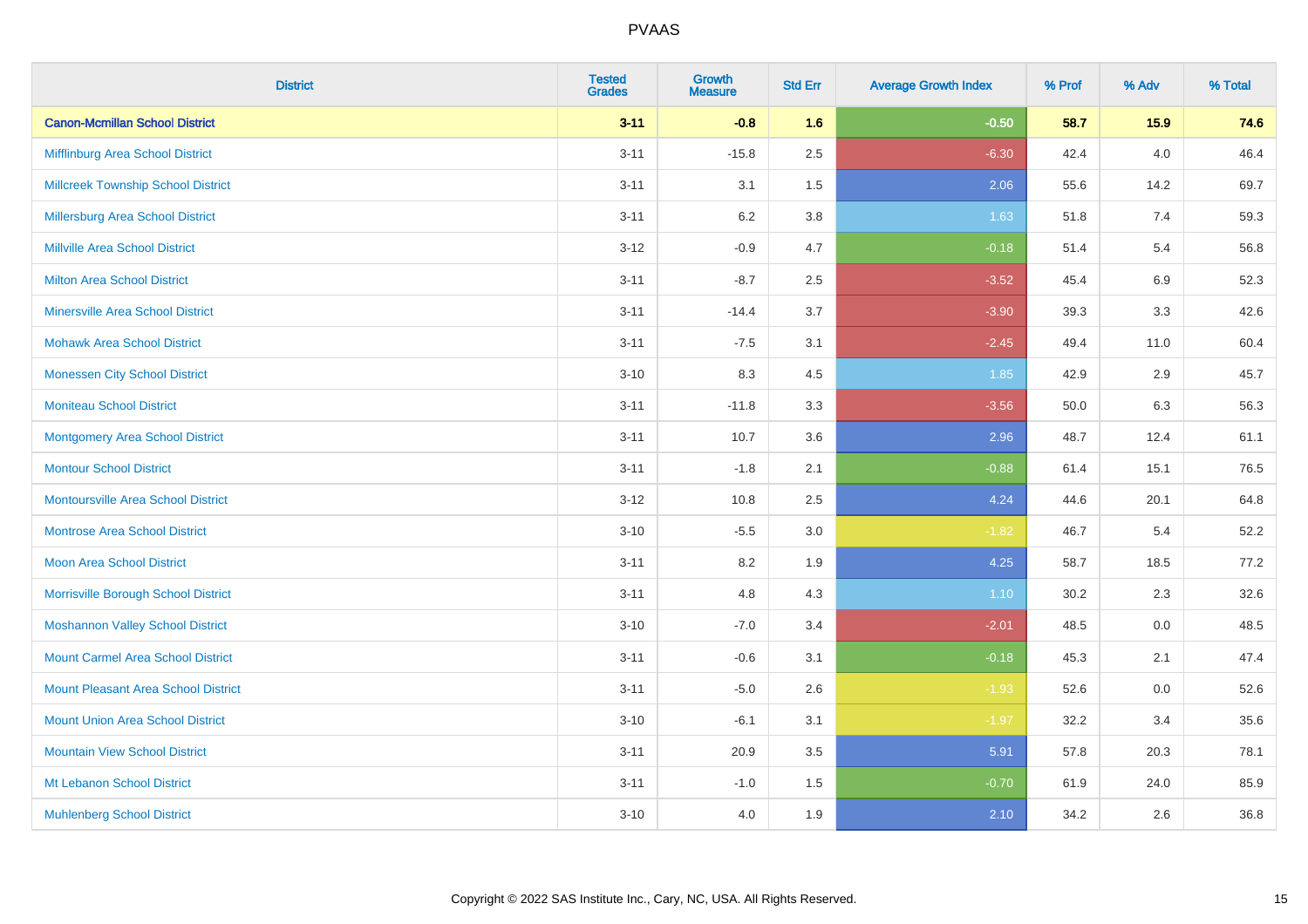| <b>District</b>                             | <b>Tested</b><br><b>Grades</b> | <b>Growth</b><br><b>Measure</b> | <b>Std Err</b> | <b>Average Growth Index</b> | % Prof | % Adv   | % Total |
|---------------------------------------------|--------------------------------|---------------------------------|----------------|-----------------------------|--------|---------|---------|
| <b>Canon-Mcmillan School District</b>       | $3 - 11$                       | $-0.8$                          | 1.6            | $-0.50$                     | 58.7   | 15.9    | 74.6    |
| Multicultural Academy Charter School        | $9 - 11$                       | 9.5                             | 3.5            | 2.69                        | 22.0   | 0.0     | 22.0    |
| <b>Muncy School District</b>                | $3 - 11$                       | $-8.1$                          | 3.7            | $-2.21$                     | 42.0   | 3.8     | 45.8    |
| <b>Nazareth Area School District</b>        | $3 - 11$                       | $-4.7$                          | 1.7            | $-2.82$                     | 59.2   | $9.9\,$ | 69.0    |
| <b>Neshaminy School District</b>            | $3 - 11$                       | 4.0                             | 1.3            | 3.02                        | 58.7   | 9.5     | 68.2    |
| <b>Neshannock Township School District</b>  | $3 - 10$                       | $-9.7$                          | 2.9            | $-3.34$                     | 62.4   | 5.6     | 67.9    |
| <b>New Brighton Area School District</b>    | $3 - 11$                       | 4.6                             | 3.1            | 1.47                        | 60.9   | 5.8     | 66.7    |
| <b>New Castle Area School District</b>      | $3 - 12$                       | $-6.4$                          | 2.4            | $-2.66$                     | 32.5   | 4.3     | 36.8    |
| <b>New Foundations Charter School</b>       | $3 - 11$                       | 5.4                             | 2.2            | 2.41                        | 47.2   | 2.5     | 49.8    |
| New Hope-Solebury School District           | $3 - 11$                       | 7.5                             | 2.9            | 2.57                        | 68.2   | 22.7    | 90.9    |
| New Kensington-Arnold School District       | $3 - 11$                       | $-0.4$                          | 3.8            | $-0.10$                     | 40.7   | 3.7     | 44.4    |
| <b>Newport School District</b>              | $3 - 12$                       | 1.4                             | 3.5            | 0.41                        | 51.5   | 10.3    | 61.8    |
| Norristown Area School District             | $3-12$                         | $-12.8$                         | 1.6            | $-7.98$                     | 23.5   | 2.3     | 25.7    |
| <b>North Allegheny School District</b>      | $3 - 11$                       | 17.4                            | 1.3            | 13.52                       | 59.5   | 28.1    | 87.6    |
| <b>North Clarion County School District</b> | $3 - 12$                       | 3.7                             | 4.3            | 0.85                        | 67.5   | 15.0    | 82.5    |
| <b>North East School District</b>           | $3 - 11$                       | $-9.3$                          | 3.1            | $-3.02$                     | 62.6   | 14.4    | 77.0    |
| <b>North Hills School District</b>          | $3 - 11$                       | $-1.8$                          | 1.8            | $-0.96$                     | 59.1   | 14.1    | 73.2    |
| <b>North Penn School District</b>           | $3 - 11$                       | 9.1                             | 1.1            | 8.36                        | 55.8   | 17.0    | 72.8    |
| North Pocono School District                | $3 - 11$                       | $-2.3$                          | 3.4            | $-0.68$                     | 52.0   | 16.4    | 68.5    |
| North Schuylkill School District            | $3 - 11$                       | $-1.0$                          | 2.4            | $-0.42$                     | 41.8   | 5.1     | 46.8    |
| <b>North Star School District</b>           | $3 - 11$                       | $-8.7$                          | 3.5            | $-2.51$                     | 47.8   | 6.0     | 53.7    |
| Northampton Area School District            | $3 - 11$                       | 4.0                             | 1.6            | 2.51                        | 52.3   | 10.8    | 63.1    |
| <b>Northeast Bradford School District</b>   | $3 - 10$                       | $-3.1$                          | 4.0            | $-0.78$                     | 33.9   | 3.4     | 37.3    |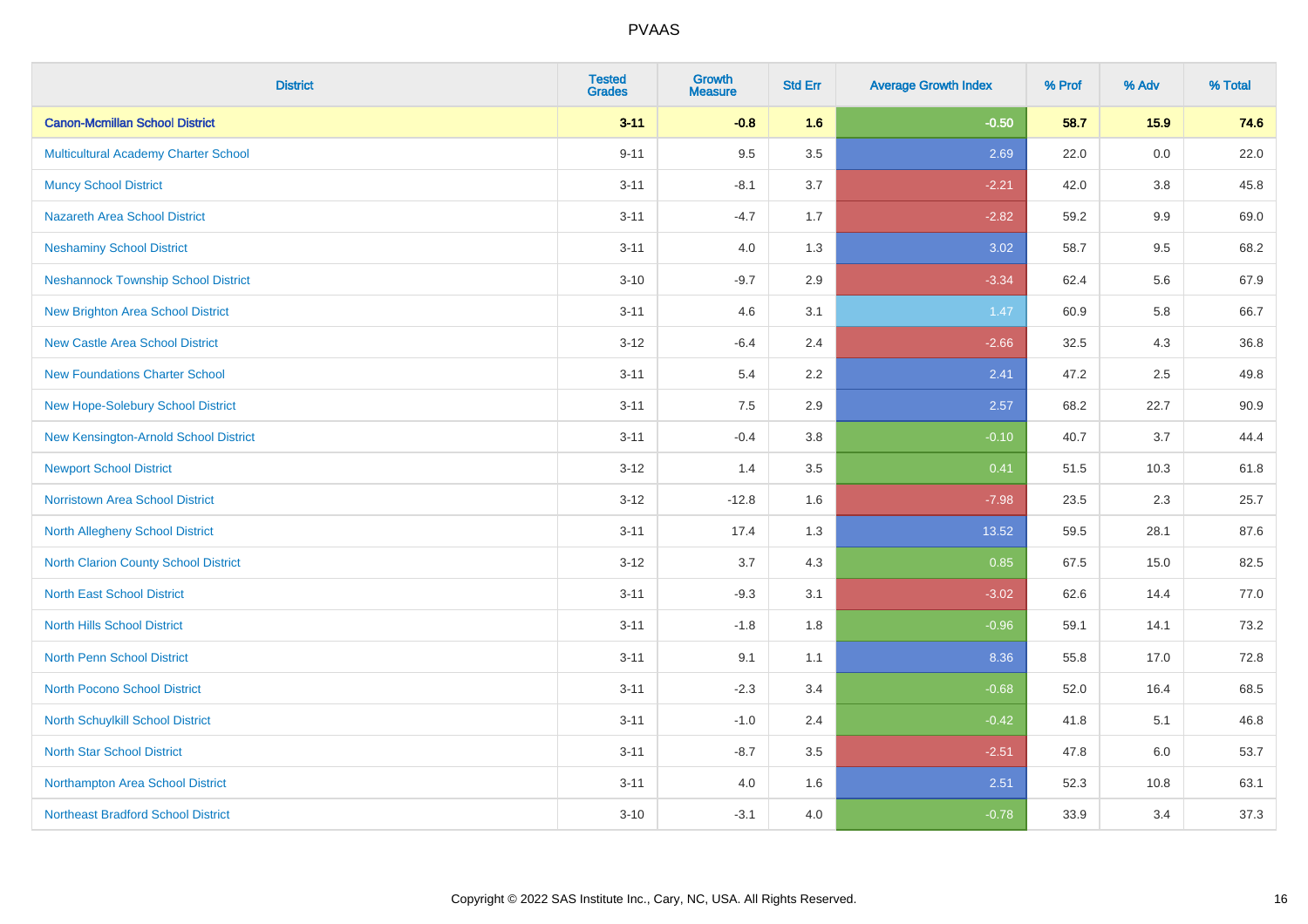| <b>District</b>                         | <b>Tested</b><br><b>Grades</b> | <b>Growth</b><br><b>Measure</b> | <b>Std Err</b> | <b>Average Growth Index</b> | % Prof | % Adv | % Total  |
|-----------------------------------------|--------------------------------|---------------------------------|----------------|-----------------------------|--------|-------|----------|
| <b>Canon-Mcmillan School District</b>   | $3 - 11$                       | $-0.8$                          | 1.6            | $-0.50$                     | 58.7   | 15.9  | 74.6     |
| Northeastern York School District       | $3 - 11$                       | 5.9                             | 2.0            | 3.03                        | 51.1   | 16.6  | 67.6     |
| Northern Bedford County School District | $3 - 11$                       | 16.5                            | 3.6            | 4.58                        | 51.7   | 20.0  | 71.7     |
| <b>Northern Cambria School District</b> | $3 - 11$                       | 10.0                            | 3.3            | 3.04                        | 47.4   | 5.1   | 52.6     |
| Northern Lebanon School District        | $3 - 11$                       | 0.4                             | 2.5            | 0.15                        | 28.0   | 3.0   | 31.0     |
| Northern Lehigh School District         | $3 - 12$                       | $-10.4$                         | 2.7            | $-3.82$                     | 28.0   | 9.3   | 37.3     |
| <b>Northern Potter School District</b>  | $3 - 12$                       | $-13.1$                         | 4.6            | $-2.84$                     | 37.5   | 0.0   | 37.5     |
| Northern Tioga School District          | $3 - 12$                       | $-7.5$                          | 2.8            | $-2.64$                     | 54.0   | 1.2   | 55.2     |
| Northern York County School District    | $3 - 11$                       | 15.6                            | 2.0            | 7.98                        | 57.4   | 11.5  | 68.8     |
| <b>Northgate School District</b>        | $3 - 11$                       | 6.3                             | 3.6            | 1.73                        | 53.3   | 16.7  | 70.0     |
| <b>Northwest Area School District</b>   | $3 - 10$                       | $-10.0$                         | $3.8\,$        | $-2.59$                     | 34.6   | 7.3   | 41.8     |
| Northwestern Lehigh School District     | $3 - 11$                       | 2.2                             | 2.3            | 0.93                        | 53.3   | 9.7   | 63.0     |
| <b>Northwestern School District</b>     | $3 - 11$                       | $-24.9$                         | 3.5            | $-7.13$                     | 42.6   | 2.9   | 45.6     |
| <b>Norwin School District</b>           | $3 - 11$                       | 18.0                            | 1.7            | 10.37                       | 58.5   | 27.0  | 85.4     |
| Octorara Area School District           | $3 - 11$                       | 9.1                             | 2.4            | 3.82                        | 52.1   | 8.5   | 60.6     |
| Oil City Area School District           | $3 - 11$                       | $-2.9$                          | 2.6            | $-1.08$                     | 44.4   | 5.8   | $50.2\,$ |
| <b>Old Forge School District</b>        | $3 - 12$                       | $-5.9$                          | 3.4            | $-1.73$                     | 52.9   | 7.1   | 60.0     |
| <b>Oley Valley School District</b>      | $3 - 11$                       | $-0.4$                          | 2.8            | $-0.15$                     | 43.1   | 12.9  | 56.0     |
| <b>Oswayo Valley School District</b>    | $3 - 12$                       | 8.5                             | $5.0\,$        | 1.68                        | 50.0   | 16.7  | 66.7     |
| <b>Otto-Eldred School District</b>      | $3 - 11$                       | $-0.7$                          | 4.2            | $-0.15$                     | 56.2   | 6.2   | 62.5     |
| <b>Owen J Roberts School District</b>   | $3 - 11$                       | $-12.3$                         | 1.6            | $-7.61$                     | 57.0   | 11.9  | 69.0     |
| <b>Oxford Area School District</b>      | $3 - 11$                       | $-4.3$                          | 1.9            | $-2.26$                     | 41.3   | 8.0   | 49.3     |
| <b>Palisades School District</b>        | $3 - 11$                       | $-8.7$                          | 2.8            | $-3.06$                     | 53.8   | 6.7   | 60.5     |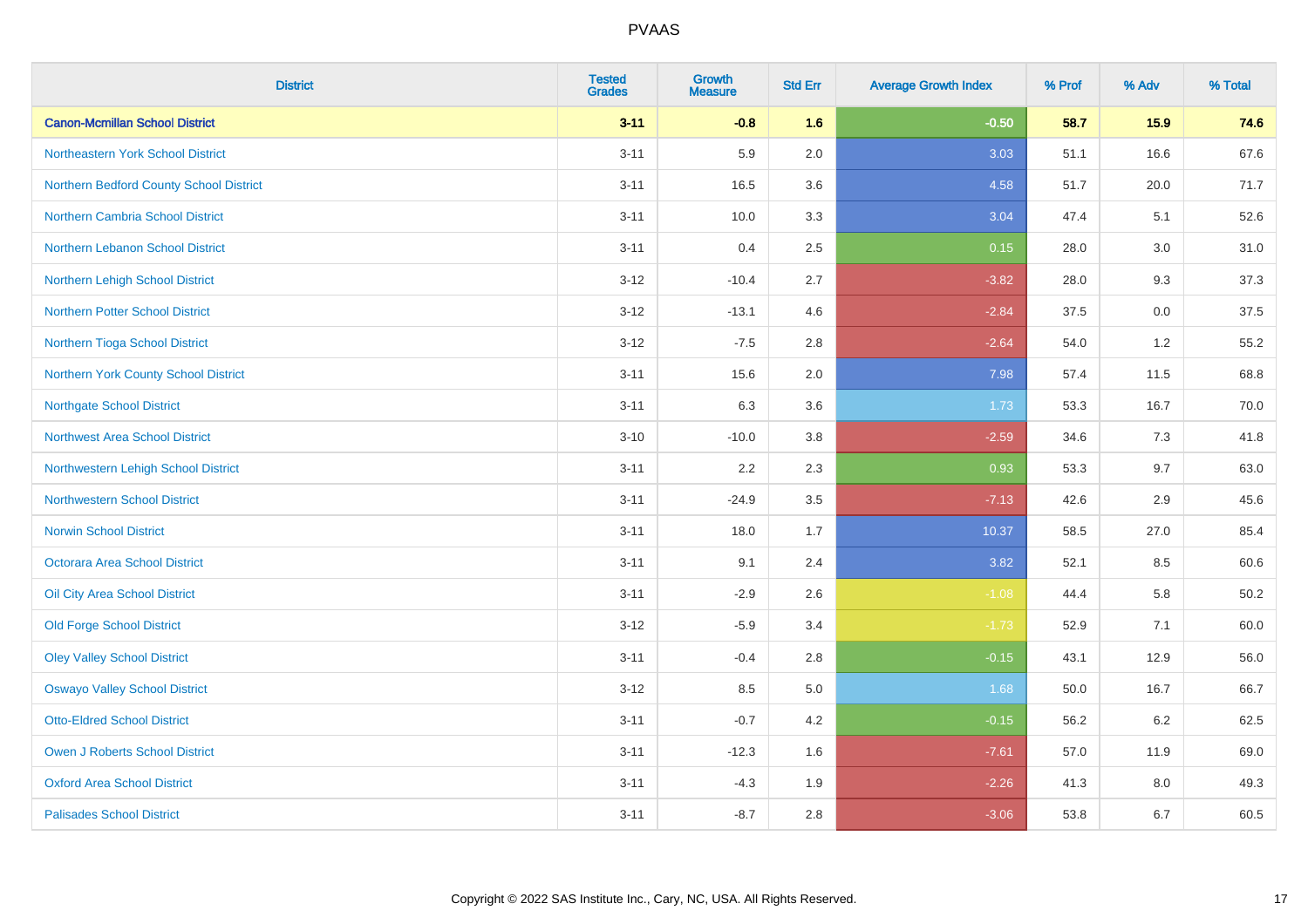| <b>District</b>                               | <b>Tested</b><br><b>Grades</b> | <b>Growth</b><br><b>Measure</b> | <b>Std Err</b> | <b>Average Growth Index</b> | % Prof | % Adv   | % Total |
|-----------------------------------------------|--------------------------------|---------------------------------|----------------|-----------------------------|--------|---------|---------|
| <b>Canon-Mcmillan School District</b>         | $3 - 11$                       | $-0.8$                          | 1.6            | $-0.50$                     | 58.7   | 15.9    | 74.6    |
| <b>Palmerton Area School District</b>         | $3 - 11$                       | $-1.2$                          | 3.0            | $-0.39$                     | 57.4   | $5.0\,$ | 62.4    |
| Palmyra Area School District                  | $3 - 11$                       | 5.6                             | 1.9            | 2.96                        | 56.4   | 15.6    | 72.0    |
| <b>Panther Valley School District</b>         | $3 - 12$                       | $-0.6$                          | 3.3            | $-0.19$                     | 47.9   | 4.3     | 52.1    |
| <b>Parkland School District</b>               | $3 - 11$                       | 5.3                             | 1.2            | 4.30                        | 58.0   | 22.3    | 80.4    |
| Pen Argyl Area School District                | $3 - 12$                       | 9.2                             | 2.7            | 3.46                        | 50.0   | 12.6    | 62.6    |
| <b>Penn Cambria School District</b>           | $3 - 11$                       | $-0.0$                          | 2.7            | $-0.01$                     | 61.5   | 7.7     | 69.2    |
| <b>Penn Hills School District</b>             | $3 - 11$                       | $-7.6$                          | 2.6            | $-2.94$                     | 33.1   | 0.7     | 33.8    |
| <b>Penn Manor School District</b>             | $3 - 11$                       | $-0.4$                          | 1.6            | $-0.25$                     | 51.9   | 12.6    | 64.5    |
| <b>Penncrest School District</b>              | $3 - 11$                       | $5.7\,$                         | 2.2            | 2.57                        | 47.2   | 7.1     | 54.3    |
| <b>Penn-Delco School District</b>             | $3 - 11$                       | $-6.8$                          | 1.9            | $-3.51$                     | 46.6   | 3.2     | 49.8    |
| <b>Pennridge School District</b>              | $3 - 10$                       | $-16.8$                         | 1.4            | $-11.59$                    | 46.8   | 8.0     | 54.9    |
| Penns Manor Area School District              | $3 - 12$                       | $-17.0$                         | 3.7            | $-4.52$                     | 29.7   | 3.1     | 32.8    |
| Penns Valley Area School District             | $3 - 12$                       | 14.0                            | 2.9            | 4.80                        | 41.9   | 23.1    | 65.0    |
| <b>Pennsbury School District</b>              | $3 - 11$                       | 11.7                            | 1.5            | 7.90                        | 60.1   | 21.3    | 81.3    |
| Pennsylvania Cyber Charter School             | $3 - 11$                       | 11.6                            | 1.5            | 7.54                        | 46.3   | $5.0\,$ | 51.3    |
| Pennsylvania Distance Learning Charter School | $3 - 12$                       | 9.3                             | 4.2            | 2.22                        | 42.2   | 3.1     | 45.3    |
| Pennsylvania Leadership Charter School        | $3 - 11$                       | 4.6                             | 2.2            | 2.13                        | 55.4   | 11.2    | 66.7    |
| Pennsylvania Virtual Charter School           | $3 - 11$                       | 11.8                            | 3.5            | 3.37                        | 56.5   | 11.1    | 67.6    |
| <b>Penn-Trafford School District</b>          | $3 - 11$                       | 13.4                            | 1.7            | 7.87                        | 62.3   | 21.9    | 84.2    |
| People For People Charter School              | $3 - 12$                       | 13.3                            | 5.5            | 2.43                        | 13.5   | 0.0     | 13.5    |
| <b>Pequea Valley School District</b>          | $3 - 11$                       | $-5.8$                          | 3.2            | $-1.80$                     | 39.8   | 9.1     | 48.9    |
| <b>Perkiomen Valley School District</b>       | $3 - 11$                       | $-3.5$                          | 1.6            | $-2.18$                     | 53.8   | 13.4    | 67.2    |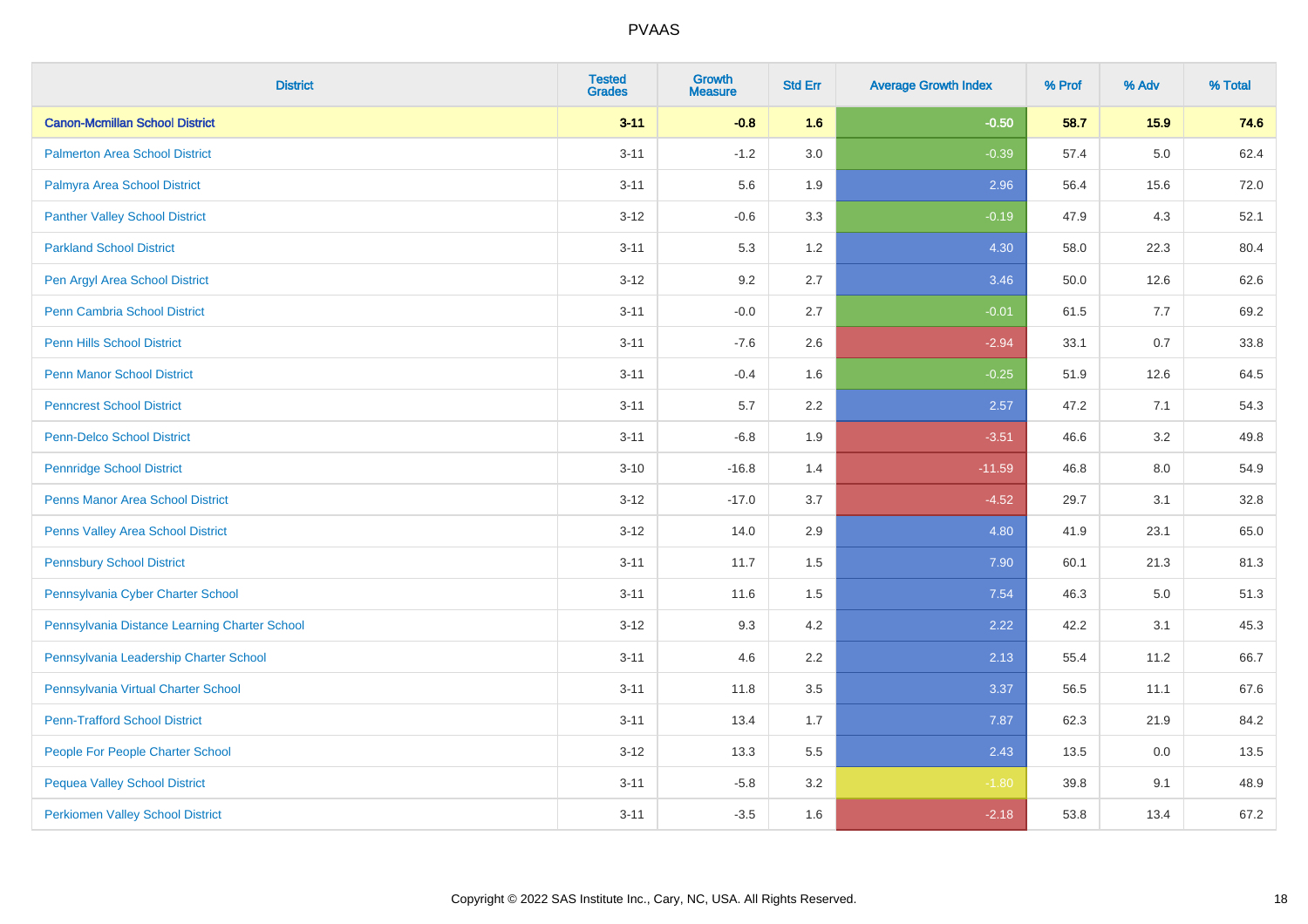| <b>District</b>                                                       | <b>Tested</b><br><b>Grades</b> | <b>Growth</b><br><b>Measure</b> | <b>Std Err</b> | <b>Average Growth Index</b> | % Prof | % Adv | % Total |
|-----------------------------------------------------------------------|--------------------------------|---------------------------------|----------------|-----------------------------|--------|-------|---------|
| <b>Canon-Mcmillan School District</b>                                 | $3 - 11$                       | $-0.8$                          | 1.6            | $-0.50$                     | 58.7   | 15.9  | 74.6    |
| Perseus House Charter School Of Excellence                            | $6 - 11$                       | $-5.2$                          | 3.0            | $-1.72$                     | 16.5   | 0.0   | 16.5    |
| <b>Peters Township School District</b>                                | $3 - 11$                       | 5.0                             | 1.8            | 2.76                        | 59.8   | 26.1  | 85.9    |
| Philadelphia Academy Charter School                                   | $3 - 11$                       | $-8.9$                          | 2.9            | $-3.04$                     | 50.5   | 2.9   | 53.4    |
| Philadelphia City School District                                     | $3 - 12$                       | 7.5                             | 0.6            | 12.64                       | 38.4   | 7.0   | 45.4    |
| Philadelphia Electrical & Tech Charter High School                    | $10 - 10$                      | $-0.5$                          | 2.9            | $-0.15$                     | 8.8    | 0.0   | 8.8     |
| Philipsburg-Osceola Area School District                              | $3 - 11$                       | $-24.8$                         | 3.3            | $-7.43$                     | 19.7   | 2.6   | 22.4    |
| <b>Phoenixville Area School District</b>                              | $3 - 11$                       | $-1.7$                          | 2.1            | $-0.83$                     | 59.9   | 10.6  | 70.5    |
| <b>Pine Grove Area School District</b>                                | $3 - 11$                       | $-7.7$                          | 2.9            | $-2.66$                     | 42.3   | 7.7   | 50.0    |
| <b>Pine-Richland School District</b>                                  | $3 - 11$                       | 11.5                            | 1.8            | 6.31                        | 60.6   | 24.4  | 85.0    |
| <b>Pittsburgh School District</b>                                     | $3 - 11$                       | $-3.3$                          | 1.1            | $-3.04$                     | 33.9   | 8.2   | 42.1    |
| <b>Pittston Area School District</b>                                  | $3 - 11$                       | $-10.1$                         | 5.6            | $-1.80$                     | 38.1   | 9.5   | 47.6    |
| <b>Pleasant Valley School District</b>                                | $3 - 11$                       | 3.1                             | 2.0            | 1.57                        | 57.2   | 5.5   | 62.8    |
| <b>Plum Borough School District</b>                                   | $3 - 11$                       | $-11.3$                         | 2.2            | $-5.19$                     | 51.1   | 9.0   | 60.1    |
| Pocono Mountain School District                                       | $3 - 12$                       | 6.8                             | 1.5            | 4.62                        | 45.8   | 5.0   | 50.7    |
| <b>Port Allegany School District</b>                                  | $3 - 11$                       | 4.4                             | 3.6            | 1.21                        | 28.1   | 9.4   | 37.5    |
| <b>Portage Area School District</b>                                   | $3 - 10$                       | $-8.1$                          | 3.6            | $-2.26$                     | 40.6   | 9.4   | 50.0    |
| <b>Pottsgrove School District</b>                                     | $3 - 11$                       | 2.8                             | 2.0            | 1.35                        | 44.0   | 10.0  | 53.9    |
| <b>Pottstown School District</b>                                      | $3 - 12$                       | $-4.0$                          | 2.4            | $-1.68$                     | 29.8   | 1.2   | 31.0    |
| <b>Pottsville Area School District</b>                                | $3 - 12$                       | 4.4                             | 2.3            | 1.94                        | 44.8   | 5.4   | 50.2    |
| Preparatory Charter School Of Mathematics, Science, Tech, And Careers | $9 - 10$                       | $-4.0$                          | 2.5            | $-1.59$                     | 15.0   | 0.0   | 15.0    |
| Propel Charter School - Braddock Hills                                | $3 - 11$                       | $-13.6$                         | 3.6            | $-3.81$                     | 9.7    | 1.6   | 11.3    |
| <b>Propel Charter School-Homestead</b>                                | $3 - 11$                       | $-11.7$                         | 4.1            | $-2.84$                     | 15.9   | 0.0   | 15.9    |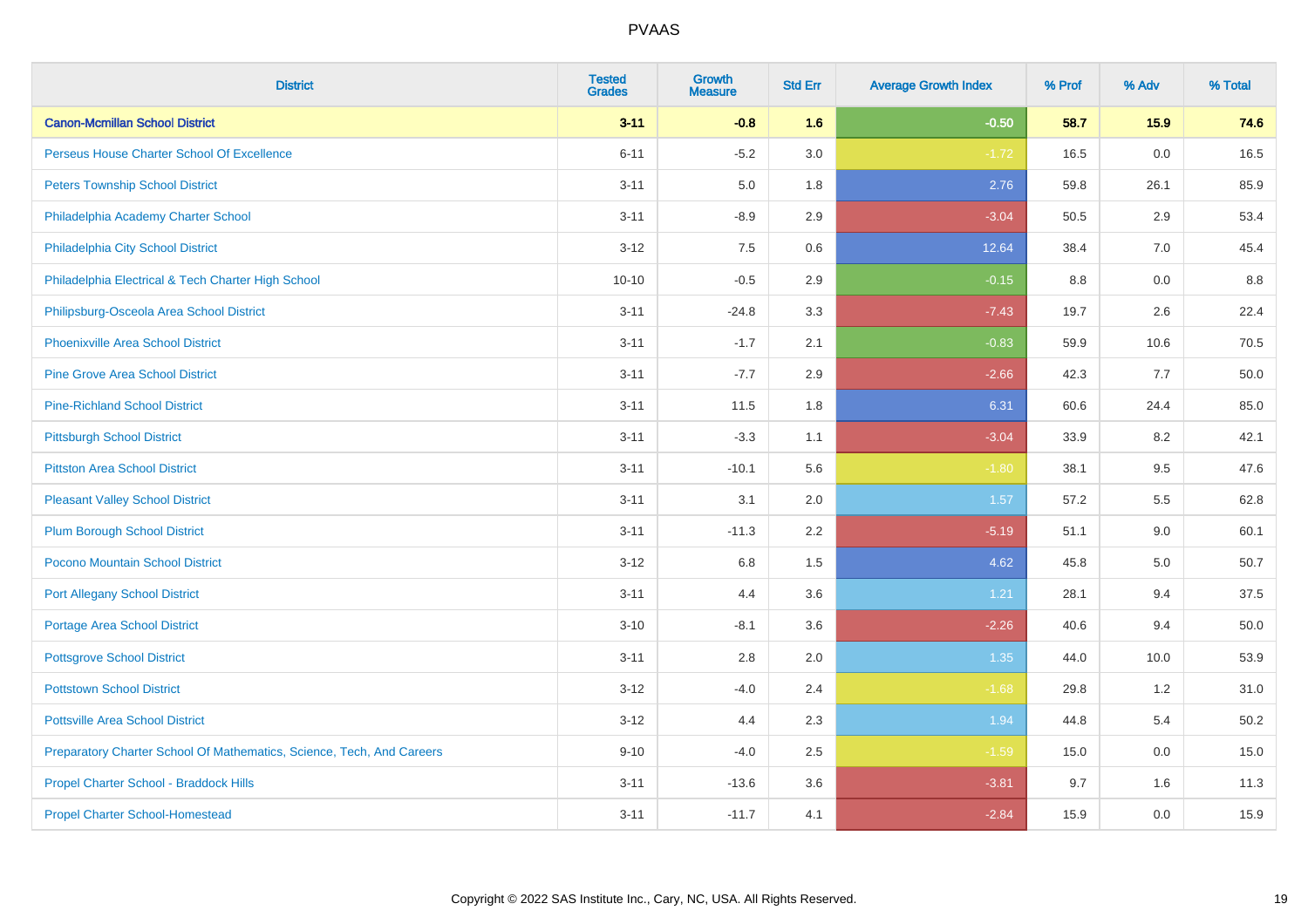| <b>District</b>                                | <b>Tested</b><br><b>Grades</b> | <b>Growth</b><br><b>Measure</b> | <b>Std Err</b> | <b>Average Growth Index</b> | % Prof | % Adv | % Total |
|------------------------------------------------|--------------------------------|---------------------------------|----------------|-----------------------------|--------|-------|---------|
| <b>Canon-Mcmillan School District</b>          | $3 - 11$                       | $-0.8$                          | 1.6            | $-0.50$                     | 58.7   | 15.9  | 74.6    |
| <b>Propel Charter School-Montour</b>           | $3 - 10$                       | $-10.7$                         | 3.9            | $-2.71$                     | 13.7   | 0.0   | 13.7    |
| <b>Punxsutawney Area School District</b>       | $3 - 11$                       | 4.2                             | 2.9            | 1.45                        | 55.0   | 5.5   | 60.6    |
| <b>Purchase Line School District</b>           | $3-12$                         | 1.7                             | 3.5            | 0.47                        | 43.1   | 5.4   | 48.5    |
| <b>Quaker Valley School District</b>           | $3 - 11$                       | $-2.8$                          | 2.6            | $-1.08$                     | 55.2   | 13.2  | 68.4    |
| <b>Quakertown Community School District</b>    | $3 - 12$                       | $-4.4$                          | 1.6            | $-2.70$                     | 56.5   | 10.0  | 66.6    |
| <b>Radnor Township School District</b>         | $3 - 12$                       | 1.0                             | 2.1            | 0.50                        | 65.0   | 23.2  | 88.2    |
| <b>Reach Cyber Charter School</b>              | $3 - 11$                       | 8.1                             | 4.7            | 1.72                        | 42.4   | 4.6   | 47.0    |
| <b>Reading School District</b>                 | $3 - 11$                       | 10.1                            | 1.4            | 7.25                        | 24.7   | 2.4   | 27.2    |
| <b>Redbank Valley School District</b>          | $3 - 11$                       | $-9.5$                          | 3.4            | $-2.77$                     | 31.5   | 4.9   | 36.4    |
| Renaissance Academy Charter School             | $3 - 11$                       | 8.3                             | 3.3            | 2.54                        | 45.6   | 22.8  | 68.4    |
| <b>Reynolds School District</b>                | $3 - 10$                       | 0.5                             | 3.4            | 0.16                        | 52.1   | 7.0   | 59.2    |
| <b>Richland School District</b>                | $3 - 11$                       | 6.7                             | 2.9            | 2.33                        | 62.2   | 19.2  | 81.4    |
| <b>Ridgway Area School District</b>            | $3 - 11$                       | $-14.5$                         | 4.1            | $-3.56$                     | 49.0   | 9.8   | 58.8    |
| <b>Ridley School District</b>                  | $3 - 12$                       | 10.0                            | 1.6            | 6.10                        | 45.6   | 8.2   | 53.8    |
| <b>Ringgold School District</b>                | $3 - 11$                       | $-14.7$                         | 2.4            | $-6.04$                     | 41.5   | 7.9   | 49.4    |
| <b>Riverside Beaver County School District</b> | $3 - 11$                       | $-14.0$                         | 3.0            | $-4.64$                     | 49.4   | 8.8   | 58.2    |
| <b>Riverside School District</b>               | $3 - 11$                       | $-3.2$                          | 3.0            | $-1.09$                     | 43.0   | 9.0   | 52.0    |
| <b>Riverview School District</b>               | $3 - 11$                       | $-4.6$                          | 3.8            | $-1.20$                     | 57.9   | 15.8  | 73.7    |
| <b>Roberto Clemente Charter School</b>         | $3 - 12$                       | 2.2                             | 4.9            | 0.45                        | 27.5   | 5.0   | 32.5    |
| <b>Rochester Area School District</b>          | $3 - 11$                       | $-13.2$                         | 4.6            | $-2.89$                     | 19.5   | 1.3   | 20.8    |
| <b>Rose Tree Media School District</b>         | $3 - 10$                       | $-25.6$                         | 2.4            | $-10.76$                    | 54.8   | 6.4   | 61.2    |
| Saint Marys Area School District               | $3 - 11$                       | 7.8                             | 2.6            | 3.04                        | 57.0   | 8.2   | 65.2    |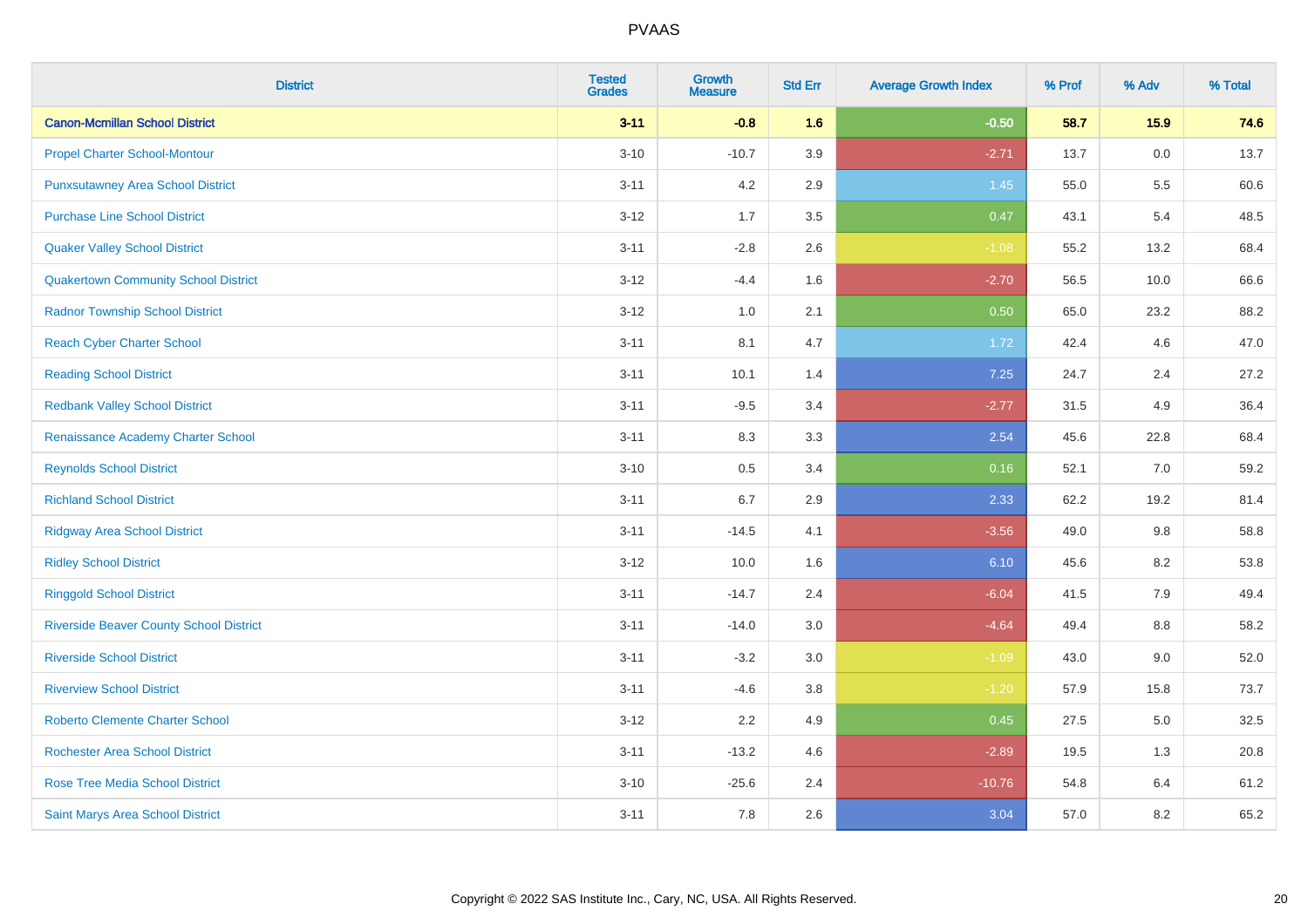| <b>District</b>                               | <b>Tested</b><br><b>Grades</b> | <b>Growth</b><br><b>Measure</b> | <b>Std Err</b> | <b>Average Growth Index</b> | % Prof | % Adv | % Total |
|-----------------------------------------------|--------------------------------|---------------------------------|----------------|-----------------------------|--------|-------|---------|
| <b>Canon-Mcmillan School District</b>         | $3 - 11$                       | $-0.8$                          | 1.6            | $-0.50$                     | 58.7   | 15.9  | 74.6    |
| <b>Salisbury Township School District</b>     | $3 - 11$                       | 6.3                             | 3.6            | 1.77                        | 46.2   | 6.6   | 52.8    |
| Salisbury-Elk Lick School District            | $3 - 11$                       | $-13.5$                         | 5.9            | $-2.30$                     | 27.8   | 0.0   | 27.8    |
| <b>Saucon Valley School District</b>          | $3 - 11$                       | 14.7                            | 2.5            | 5.98                        | 48.7   | 20.2  | 69.0    |
| <b>Sayre Area School District</b>             | $3 - 11$                       | 11.2                            | 3.5            | 3.20                        | 52.2   | 7.5   | 59.7    |
| <b>School Lane Charter School</b>             | $3 - 11$                       | 12.4                            | 3.6            | 3.43                        | 59.1   | 9.8   | 68.9    |
| Schuylkill Haven Area School District         | $3 - 11$                       | $-15.3$                         | 3.1            | $-4.87$                     | 49.7   | 2.4   | 52.1    |
| <b>Schuylkill Valley School District</b>      | $3 - 11$                       | 1.4                             | 2.5            | 0.56                        | 55.1   | 10.2  | 65.3    |
| <b>Scranton School District</b>               | $3 - 12$                       | $-2.9$                          | 2.4            | $-1.22$                     | 45.6   | 3.6   | 49.1    |
| Selinsgrove Area School District              | $3 - 12$                       | 8.3                             | 2.3            | 3.54                        | 56.8   | 10.0  | 66.8    |
| <b>Seneca Valley School District</b>          | $3 - 11$                       | $-1.4$                          | 1.4            | $-0.99$                     | 57.2   | 11.4  | 68.6    |
| <b>Shade-Central City School District</b>     | $3 - 11$                       | $-5.9$                          | 4.6            | $-1.28$                     | 27.8   | 0.0   | 27.8    |
| <b>Shaler Area School District</b>            | $3 - 11$                       | $-0.8$                          | 1.9            | $-0.43$                     | 49.1   | 9.6   | 58.7    |
| <b>Shamokin Area School District</b>          | $3 - 11$                       | $-7.7$                          | 4.8            | $-1.60$                     | 38.1   | 3.2   | 41.3    |
| <b>Shanksville-Stonycreek School District</b> | $3 - 10$                       | $7.0\,$                         | 5.9            | 1.20                        | 64.7   | 17.6  | 82.4    |
| <b>Sharon City School District</b>            | $3 - 11$                       | 4.9                             | 2.6            | 1.87                        | 48.2   | 5.3   | 53.4    |
| <b>Sharpsville Area School District</b>       | $3 - 11$                       | $-1.4$                          | 3.5            | $-0.40$                     | 55.2   | 13.4  | 68.7    |
| <b>Shenandoah Valley School District</b>      | $3 - 11$                       | 9.7                             | 3.9            | 2.49                        | 28.3   | 5.0   | 33.3    |
| Shenango Area School District                 | $3 - 11$                       | $-2.6$                          | 3.3            | $-0.79$                     | 50.6   | 13.9  | 64.6    |
| <b>Shikellamy School District</b>             | $3 - 10$                       | $-22.3$                         | 2.5            | $-8.92$                     | 33.3   | 6.1   | 39.5    |
| Shippensburg Area School District             | $3 - 11$                       | 9.3                             | 1.9            | 4.84                        | 53.1   | 10.2  | 63.3    |
| <b>Slippery Rock Area School District</b>     | $3 - 11$                       | $-6.3$                          | 2.5            | $-2.51$                     | 56.2   | 9.5   | 65.7    |
| <b>Smethport Area School District</b>         | $3-12$                         | 0.6                             | 3.9            | 0.15                        | 37.0   | 1.8   | 38.9    |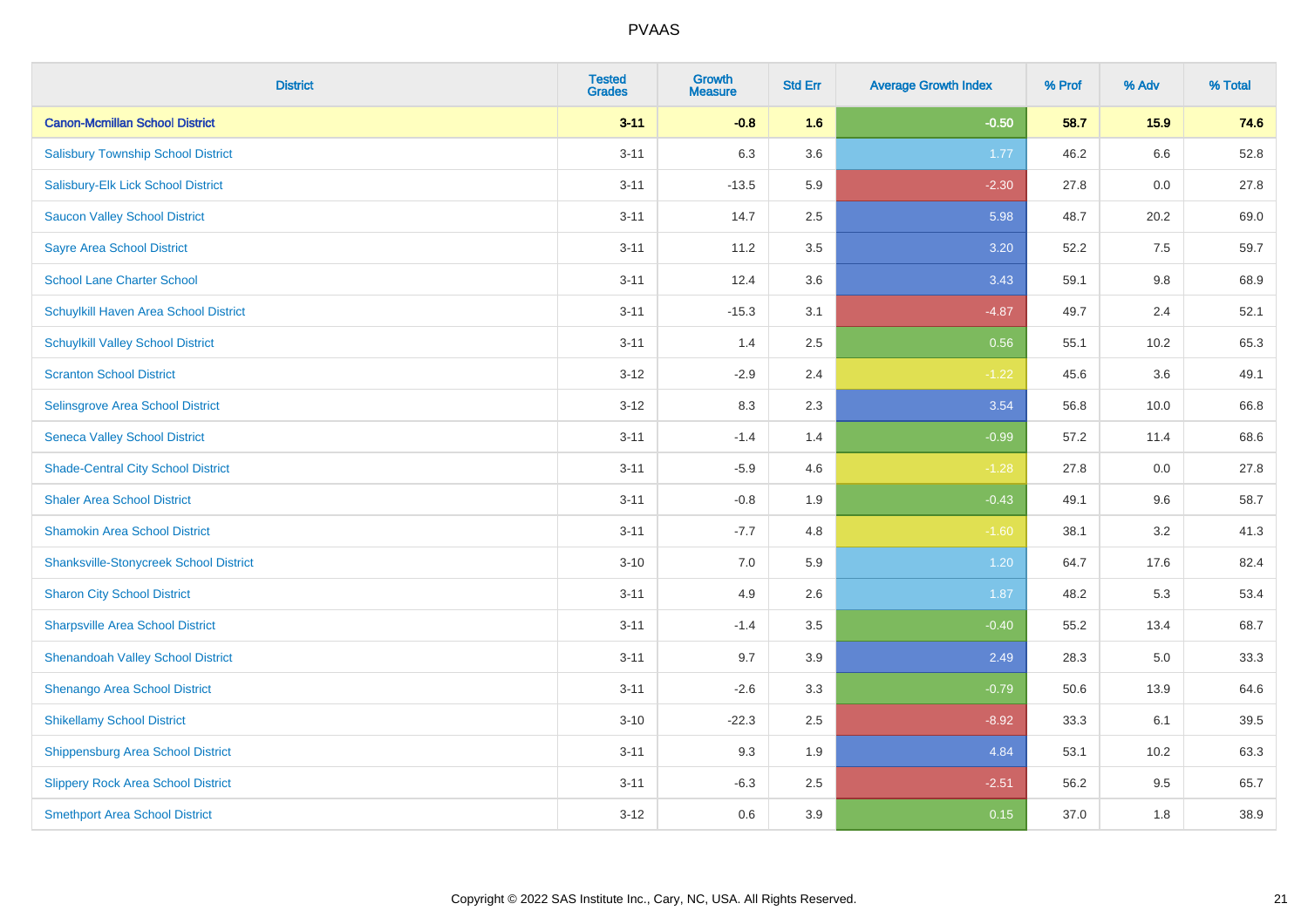| <b>District</b>                            | <b>Tested</b><br><b>Grades</b> | <b>Growth</b><br><b>Measure</b> | <b>Std Err</b> | <b>Average Growth Index</b> | % Prof | % Adv | % Total |
|--------------------------------------------|--------------------------------|---------------------------------|----------------|-----------------------------|--------|-------|---------|
| <b>Canon-Mcmillan School District</b>      | $3 - 11$                       | $-0.8$                          | 1.6            | $-0.50$                     | 58.7   | 15.9  | 74.6    |
| <b>Solanco School District</b>             | $3 - 11$                       | $-11.0$                         | 2.0            | $-5.55$                     | 41.6   | 4.5   | 46.1    |
| <b>Somerset Area School District</b>       | $3 - 11$                       | $-4.4$                          | 2.3            | $-1.93$                     | 44.4   | 14.9  | 59.3    |
| <b>Souderton Area School District</b>      | $3 - 11$                       | 12.4                            | 1.5            | 8.28                        | 61.7   | 15.2  | 76.9    |
| South Allegheny School District            | $3 - 11$                       | $-8.8$                          | 3.2            | $-2.70$                     | 40.5   | 0.0   | 40.5    |
| South Butler County School District        | $3 - 10$                       | 3.9                             | 2.5            | 1.54                        | 53.1   | 16.6  | 69.7    |
| <b>South Eastern School District</b>       | $3 - 11$                       | 0.9                             | 2.4            | 0.39                        | 54.8   | 6.6   | 61.4    |
| South Fayette Township School District     | $3 - 11$                       | 1.7                             | 2.0            | 0.88                        | 61.0   | 26.5  | 87.6    |
| <b>South Park School District</b>          | $3 - 11$                       | $-11.3$                         | 2.7            | $-4.23$                     | 53.5   | 13.7  | 67.3    |
| South Side Area School District            | $3 - 11$                       | $-1.6$                          | 3.3            | $-0.48$                     | 50.0   | 6.8   | 56.8    |
| South Western School District              | $3 - 12$                       | 3.9                             | 1.9            | 2.08                        | 60.2   | 8.1   | 68.3    |
| South Williamsport Area School District    | $3 - 10$                       | $-5.7$                          | 2.5            | $-2.30$                     | 45.5   | 4.5   | 50.0    |
| Southeastern Greene School District        | $3 - 10$                       | 3.3                             | 4.6            | 0.72                        | 57.6   | 6.1   | 63.6    |
| Southern Columbia Area School District     | $3 - 11$                       | $-14.6$                         | 3.0            | $-4.92$                     | 55.0   | 4.0   | 59.0    |
| Southern Fulton School District            | $3 - 11$                       | $-23.7$                         | 4.4            | $-5.37$                     | 34.2   | 10.5  | 44.7    |
| Southern Huntingdon County School District | $3 - 11$                       | $-12.9$                         | 3.2            | $-3.98$                     | 32.5   | 2.5   | 35.0    |
| Southern Lehigh School District            | $3 - 11$                       | $-0.4$                          | 2.3            | $-0.17$                     | 66.1   | 11.9  | 78.0    |
| Southern Tioga School District             | $3 - 11$                       | $-11.5$                         | 2.7            | $-4.25$                     | 47.8   | 6.4   | 54.3    |
| Southern York County School District       | $3 - 11$                       | 14.2                            | 2.1            | 6.91                        | 55.1   | 18.1  | 73.1    |
| <b>Southmoreland School District</b>       | $3 - 11$                       | $-8.3$                          | 3.6            | $-2.32$                     | 56.8   | 7.2   | 64.0    |
| <b>Spring Cove School District</b>         | $3 - 11$                       | 3.4                             | 2.5            | 1.33                        | 47.8   | 12.7  | 60.4    |
| <b>Spring Grove Area School District</b>   | $3 - 11$                       | 5.6                             | 2.1            | 2.68                        | 55.1   | 15.0  | 70.1    |
| <b>Springfield School District</b>         | $3 - 11$                       | 13.8                            | 1.7            | 7.99                        | 60.9   | 21.5  | 82.4    |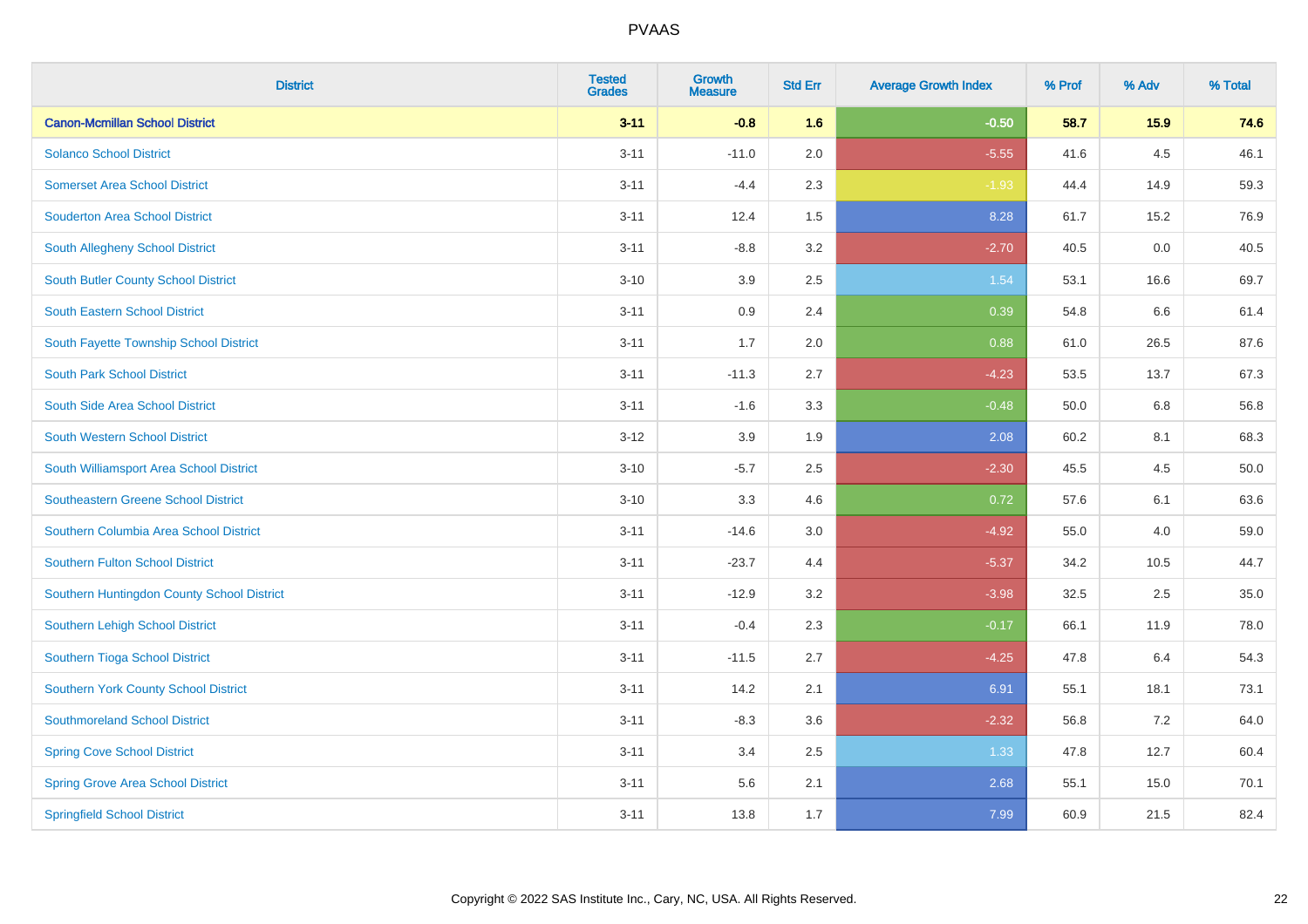| <b>District</b>                              | <b>Tested</b><br><b>Grades</b> | <b>Growth</b><br><b>Measure</b> | <b>Std Err</b> | <b>Average Growth Index</b> | % Prof | % Adv   | % Total |
|----------------------------------------------|--------------------------------|---------------------------------|----------------|-----------------------------|--------|---------|---------|
| <b>Canon-Mcmillan School District</b>        | $3 - 11$                       | $-0.8$                          | 1.6            | $-0.50$                     | 58.7   | 15.9    | 74.6    |
| <b>Springfield Township School District</b>  | $3 - 11$                       | $-18.9$                         | 3.2            | $-5.88$                     | 62.6   | $3.6\,$ | 66.3    |
| <b>Spring-Ford Area School District</b>      | $3 - 11$                       | 6.0                             | 1.3            | 4.46                        | 60.8   | 16.5    | 77.4    |
| <b>State College Area School District</b>    | $3 - 11$                       | 20.5                            | 1.4            | 14.33                       | 58.0   | 25.9    | 84.0    |
| <b>Steel Valley School District</b>          | $3 - 11$                       | 6.5                             | 3.4            | 1.89                        | 50.7   | 5.6     | 56.3    |
| <b>Steelton-Highspire School District</b>    | $3 - 11$                       | $-11.8$                         | 3.5            | $-3.40$                     | 14.5   | 0.0     | 14.5    |
| <b>Sto-Rox School District</b>               | $3 - 10$                       | 6.6                             | 3.7            | 1.80                        | 13.4   | 0.0     | 13.4    |
| <b>Stroudsburg Area School District</b>      | $3 - 11$                       | 5.5                             | 1.9            | 2.88                        | 48.1   | 4.2     | 52.3    |
| <b>Sugar Valley Rural Charter School</b>     | $3 - 11$                       | $-11.0$                         | 4.5            | $-2.46$                     | 14.9   | 0.0     | 14.9    |
| <b>Sullivan County School District</b>       | $3 - 10$                       | $-4.0$                          | 4.4            | $-0.90$                     | 66.7   | $2.6\,$ | 69.2    |
| <b>Susquehanna Community School District</b> | $3 - 11$                       | $-2.8$                          | 4.2            | $-0.66$                     | 49.4   | 6.9     | 56.3    |
| Susquehanna Township School District         | $3 - 12$                       | $-5.8$                          | 2.7            | $-2.17$                     | 36.0   | 5.6     | 41.6    |
| <b>Susquenita School District</b>            | $3 - 11$                       | $-0.1$                          | 2.8            | $-0.01$                     | 47.7   | 10.1    | 57.8    |
| <b>Tacony Academy Charter School</b>         | $3 - 11$                       | $-14.7$                         | 3.0            | $-4.82$                     | 22.4   | 1.8     | 24.1    |
| <b>Tamaqua Area School District</b>          | $3 - 12$                       | $-8.2$                          | 2.5            | $-3.24$                     | 44.5   | 1.9     | 46.4    |
| <b>Tech Freire Charter School</b>            | $9 - 11$                       | 9.3                             | 2.9            | 3.26                        | 18.0   | 1.1     | 19.1    |
| The New Academy Charter School               | $8 - 11$                       | $-10.4$                         | 5.2            | $-2.00$                     | 0.0    | 0.0     | $0.0\,$ |
| <b>Tidioute Community Charter School</b>     | $3 - 11$                       | 5.7                             | 5.1            | 1.11                        | 34.4   | 21.9    | 56.2    |
| <b>Titusville Area School District</b>       | $3 - 11$                       | $-13.2$                         | 2.6            | $-4.99$                     | 43.2   | 4.8     | 48.0    |
| <b>Towanda Area School District</b>          | $3 - 11$                       | 4.0                             | 2.8            | 1.44                        | 39.4   | 6.6     | 46.0    |
| <b>Trinity Area School District</b>          | $3 - 11$                       | $-5.4$                          | 2.0            | $-2.71$                     | 48.3   | 11.8    | 60.1    |
| <b>Tri-Valley School District</b>            | $3 - 10$                       | $-6.4$                          | 4.1            | $-1.57$                     | 37.0   | 4.4     | 41.3    |
| <b>Troy Area School District</b>             | $3 - 10$                       | $-4.3$                          | 3.4            | $-1.26$                     | 43.2   | 5.7     | 48.9    |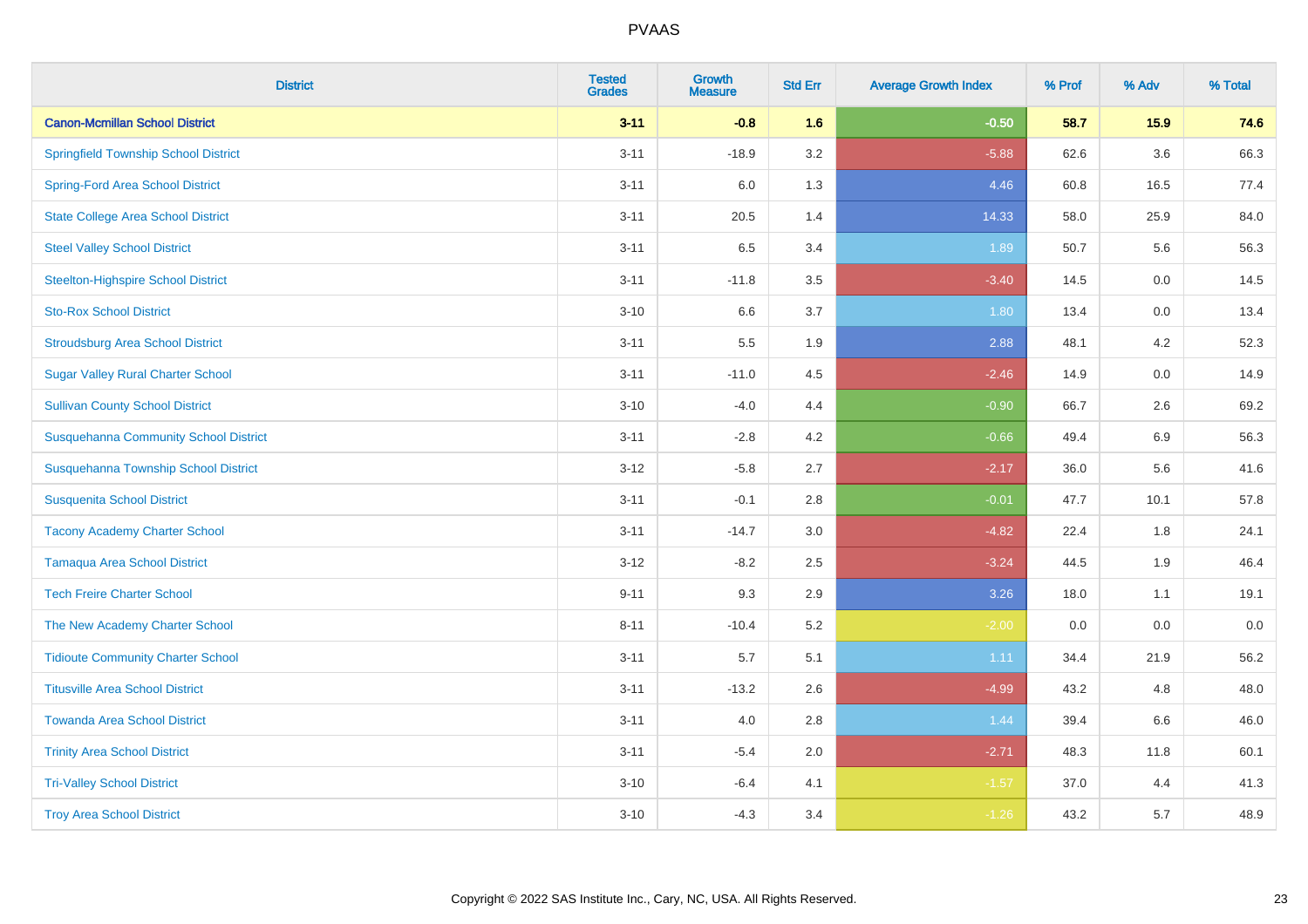| <b>District</b>                                | <b>Tested</b><br><b>Grades</b> | <b>Growth</b><br><b>Measure</b> | <b>Std Err</b> | <b>Average Growth Index</b> | % Prof | % Adv   | % Total |
|------------------------------------------------|--------------------------------|---------------------------------|----------------|-----------------------------|--------|---------|---------|
| <b>Canon-Mcmillan School District</b>          | $3 - 11$                       | $-0.8$                          | 1.6            | $-0.50$                     | 58.7   | 15.9    | 74.6    |
| <b>Tulpehocken Area School District</b>        | $3 - 12$                       | $-13.7$                         | 2.8            | $-4.81$                     | 36.7   | $2.8\,$ | 39.4    |
| <b>Tunkhannock Area School District</b>        | $3 - 11$                       | 2.3                             | 2.2            | 1.01                        | 44.9   | 9.6     | 54.6    |
| <b>Turkeyfoot Valley Area School District</b>  | $3 - 12$                       | $-4.3$                          | 5.6            | $-0.76$                     | 22.0   | 5.1     | 27.1    |
| <b>Tuscarora School District</b>               | $3 - 11$                       | $-0.6$                          | 2.3            | $-0.27$                     | 45.1   | 8.1     | 53.2    |
| <b>Tussey Mountain School District</b>         | $3 - 12$                       | 1.5                             | 3.7            | 0.40                        | 38.6   | 1.8     | 40.4    |
| <b>Twin Valley School District</b>             | $3 - 12$                       | $-3.6$                          | 2.1            | $-1.69$                     | 49.6   | 7.1     | 56.8    |
| <b>Tyrone Area School District</b>             | $3 - 12$                       | 19.7                            | 2.5            | 7.87                        | 60.4   | 16.7    | 77.1    |
| <b>Union Area School District</b>              | $3 - 11$                       | 1.9                             | 4.3            | 0.44                        | 61.5   | 0.0     | 61.5    |
| <b>Union City Area School District</b>         | $3 - 12$                       | $-10.2$                         | 3.6            | $-2.87$                     | 42.9   | 3.2     | 46.0    |
| <b>Union School District</b>                   | $3 - 12$                       | 2.3                             | 4.2            | 0.54                        | 32.6   | 7.0     | 39.5    |
| <b>Uniontown Area School District</b>          | $3 - 11$                       | 6.0                             | 3.2            | 1.87                        | 62.4   | 5.9     | 68.2    |
| <b>Unionville-Chadds Ford School District</b>  | $3 - 11$                       | 17.1                            | 3.1            | 5.51                        | 68.1   | 13.2    | 81.3    |
| <b>United School District</b>                  | $3 - 11$                       | 2.1                             | 3.4            | 0.63                        | 60.3   | 6.6     | 66.9    |
| <b>Universal Audenried Charter School</b>      | $9 - 11$                       | $-5.8$                          | 2.4            | $-2.40$                     | 14.6   | 0.0     | 14.6    |
| <b>Upper Adams School District</b>             | $3 - 11$                       | 1.3                             | 2.9            | 0.47                        | 55.2   | $8.6\,$ | 63.8    |
| <b>Upper Darby School District</b>             | $3 - 12$                       | 6.9                             | 1.5            | 4.62                        | 45.0   | 6.7     | 51.7    |
| <b>Upper Dauphin Area School District</b>      | $3 - 11$                       | $-6.3$                          | 3.2            | $-1.98$                     | 37.4   | 4.8     | 42.2    |
| <b>Upper Dublin School District</b>            | $3 - 12$                       | 15.4                            | 1.8            | 8.53                        | 60.8   | 24.8    | 85.6    |
| <b>Upper Merion Area School District</b>       | $3 - 11$                       | 15.3                            | 2.0            | 7.62                        | 59.3   | 19.3    | 78.6    |
| <b>Upper Moreland Township School District</b> | $3 - 11$                       | $-5.0$                          | 2.2            | $-2.31$                     | 57.9   | 4.0     | 61.9    |
| <b>Upper Perkiomen School District</b>         | $3 - 11$                       | 22.1                            | 2.1            | 10.74                       | 57.7   | 13.2    | 70.9    |
| <b>Upper Saint Clair School District</b>       | $3 - 11$                       | 18.5                            | 1.7            | 10.65                       | 61.8   | 30.1    | 91.9    |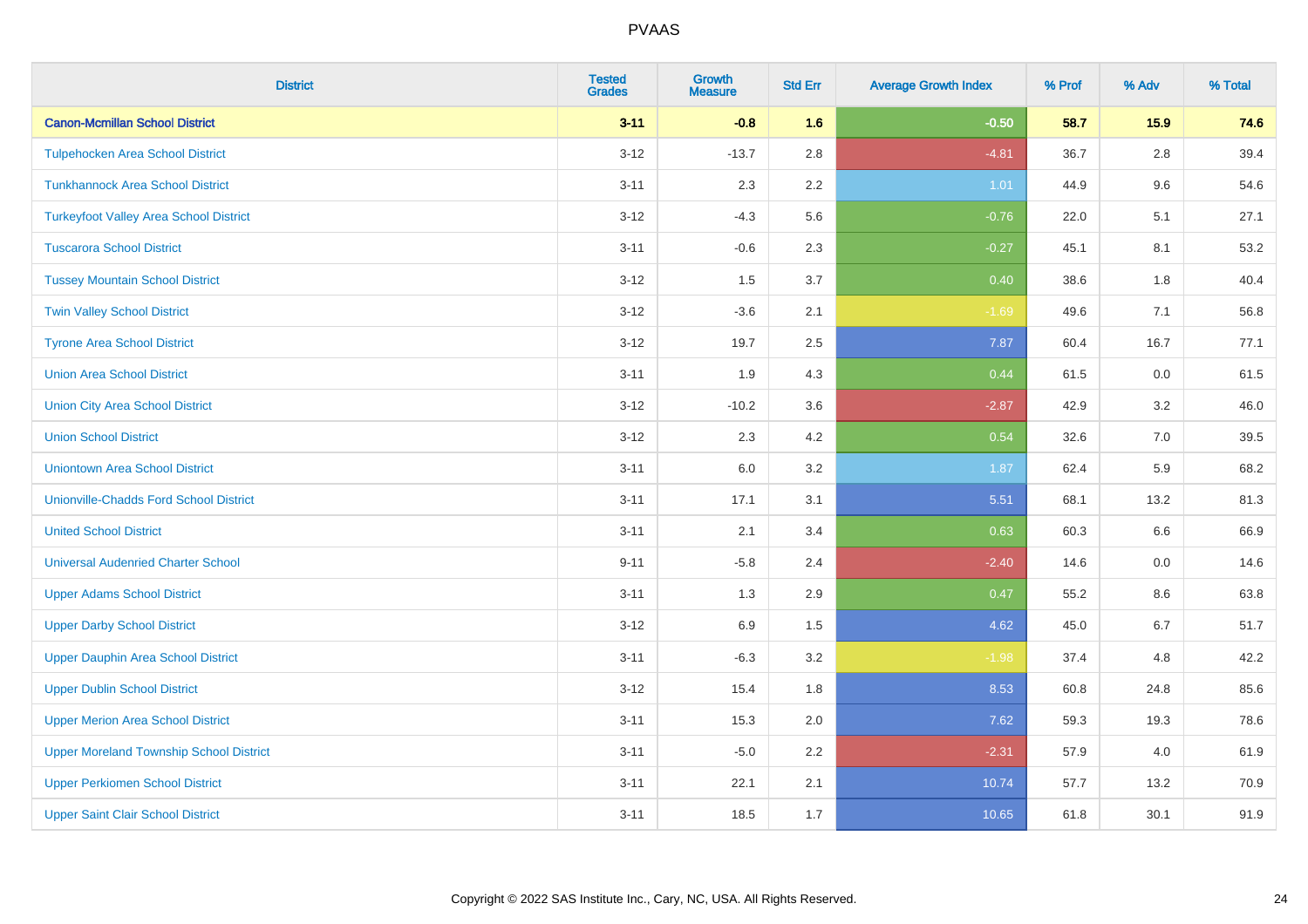| <b>District</b>                               | <b>Tested</b><br><b>Grades</b> | <b>Growth</b><br><b>Measure</b> | <b>Std Err</b> | <b>Average Growth Index</b> | % Prof | % Adv   | % Total |
|-----------------------------------------------|--------------------------------|---------------------------------|----------------|-----------------------------|--------|---------|---------|
| <b>Canon-Mcmillan School District</b>         | $3 - 11$                       | $-0.8$                          | 1.6            | $-0.50$                     | 58.7   | 15.9    | 74.6    |
| Urban Pathways 6-12 Charter School            | $6 - 11$                       | 4.8                             | 6.4            | 0.75                        | 28.6   | $0.0\,$ | 28.6    |
| <b>Valley Grove School District</b>           | $3 - 10$                       | $-3.7$                          | 3.7            | $-1.01$                     | 51.2   | 6.1     | 57.3    |
| <b>Valley View School District</b>            | $3 - 11$                       | 18.1                            | 2.4            | 7.42                        | 53.7   | 14.7    | 68.4    |
| <b>Wallenpaupack Area School District</b>     | $3 - 11$                       | $-7.1$                          | 2.3            | $-3.09$                     | 40.8   | 2.4     | 43.1    |
| <b>Wallingford-Swarthmore School District</b> | $3 - 10$                       | 0.9                             | 2.4            | 0.38                        | 64.4   | 22.7    | 87.1    |
| <b>Warren County School District</b>          | $3 - 11$                       | $-0.1$                          | 1.8            | $-0.06$                     | 37.2   | 5.3     | 42.6    |
| <b>Warrior Run School District</b>            | $3 - 11$                       | 4.6                             | 3.0            | 1.51                        | 40.9   | 8.1     | 49.0    |
| <b>Warwick School District</b>                | $3 - 11$                       | 5.2                             | 1.9            | 2.76                        | 46.4   | 17.0    | 63.3    |
| <b>Washington School District</b>             | $3 - 11$                       | $-4.9$                          | $2.8\,$        | $-1.76$                     | 30.1   | 2.4     | 32.5    |
| <b>Wattsburg Area School District</b>         | $3 - 11$                       | 6.5                             | 2.7            | 2.43                        | 42.7   | 7.6     | 50.3    |
| <b>Wayne Highlands School District</b>        | $3 - 11$                       | 7.8                             | 2.4            | 3.23                        | 52.3   | 13.1    | 65.4    |
| <b>Waynesboro Area School District</b>        | $3 - 12$                       | $-6.1$                          | 1.9            | $-3.20$                     | 50.0   | $6.8\,$ | 56.8    |
| <b>Wellsboro Area School District</b>         | $3 - 11$                       | $-12.4$                         | 3.0            | $-4.11$                     | 49.2   | 11.9    | 61.1    |
| <b>West Allegheny School District</b>         | $3 - 12$                       | 4.0                             | 2.1            | 1.96                        | 63.1   | 15.7    | 78.8    |
| <b>West Branch Area School District</b>       | $3 - 11$                       | 0.2                             | 3.8            | 0.05                        | 47.2   | 1.9     | 49.1    |
| <b>West Chester Area School District</b>      | $3 - 11$                       | 12.6                            | 1.2            | 10.38                       | 66.8   | 20.2    | 87.0    |
| <b>West Greene School District</b>            | $3 - 11$                       | $-4.5$                          | 4.3            | $-1.04$                     | 36.6   | 7.3     | 43.9    |
| West Jefferson Hills School District          | $3 - 11$                       | 1.8                             | 2.1            | 0.88                        | 55.7   | 20.8    | 76.4    |
| <b>West Middlesex Area School District</b>    | $3 - 10$                       | $-8.4$                          | 3.8            | $-2.21$                     | 34.9   | 2.8     | 37.6    |
| <b>West Mifflin Area School District</b>      | $3 - 12$                       | $-12.3$                         | 2.9            | $-4.22$                     | 39.7   | 10.3    | 50.0    |
| <b>West Perry School District</b>             | $3 - 11$                       | 12.5                            | 2.5            | 4.99                        | 56.6   | 8.4     | 65.0    |
| <b>West Shore School District</b>             | $3 - 12$                       | 5.0                             | 1.4            | 3.59                        | 54.2   | 9.4     | 63.6    |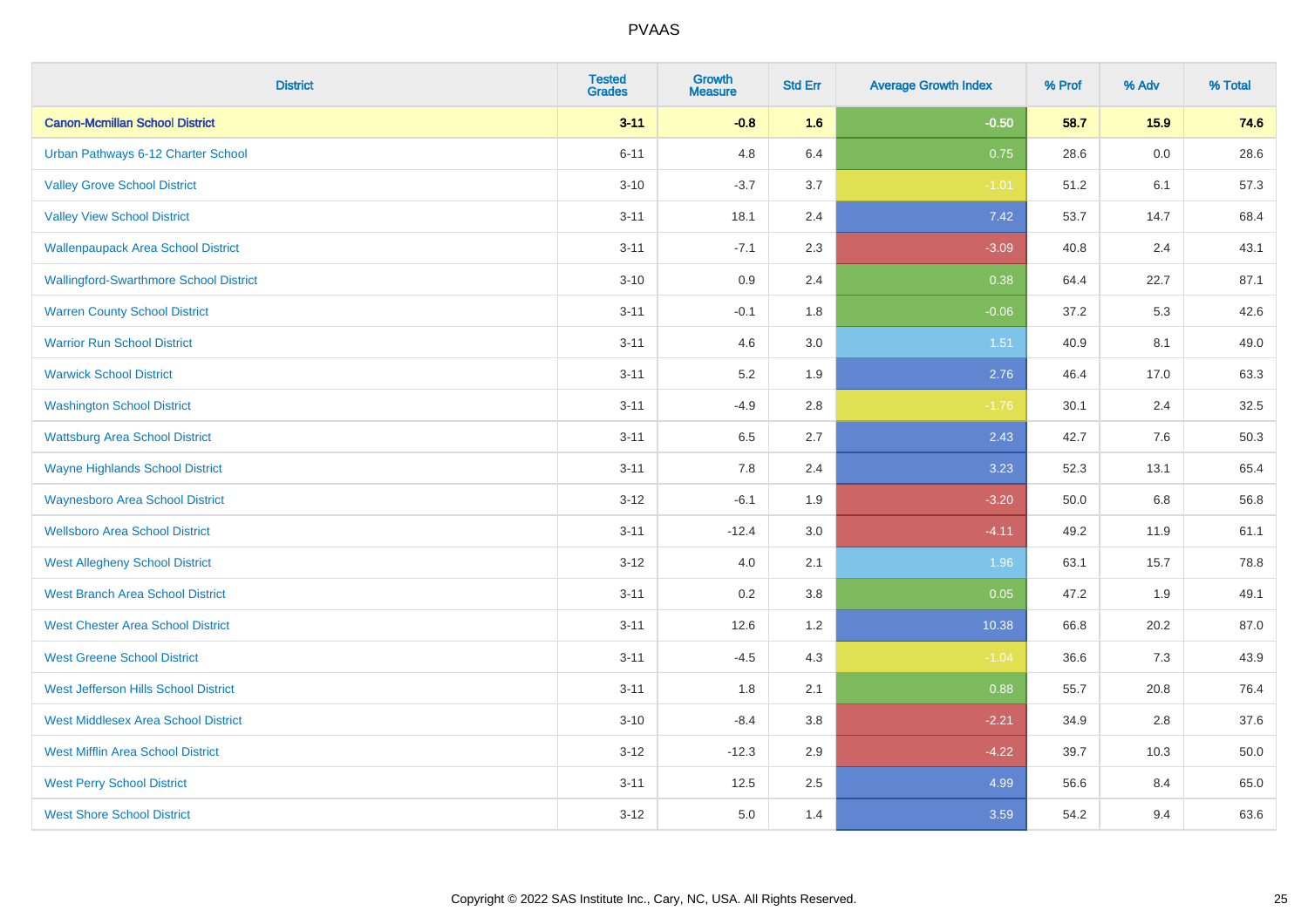| <b>District</b>                                 | <b>Tested</b><br><b>Grades</b> | <b>Growth</b><br><b>Measure</b> | <b>Std Err</b> | <b>Average Growth Index</b> | % Prof | % Adv | % Total |
|-------------------------------------------------|--------------------------------|---------------------------------|----------------|-----------------------------|--------|-------|---------|
| <b>Canon-Mcmillan School District</b>           | $3 - 11$                       | $-0.8$                          | 1.6            | $-0.50$                     | 58.7   | 15.9  | 74.6    |
| <b>West Side CTC</b>                            | $9 - 10$                       | $-37.4$                         | 4.3            | $-8.64$                     | 8.8    | 0.0   | 8.8     |
| <b>West York Area School District</b>           | $3 - 12$                       | 3.2                             | 2.3            | 1.38                        | 53.8   | 4.4   | 58.2    |
| <b>Western Beaver County School District</b>    | $3 - 11$                       | $-7.8$                          | 4.2            | $-1.87$                     | 56.5   | 6.5   | 63.0    |
| <b>Western Wayne School District</b>            | $3 - 11$                       | 5.6                             | 2.9            | 1.93                        | 41.3   | 17.4  | 58.7    |
| <b>Westinghouse Arts Academy Charter School</b> | $9 - 10$                       | $-0.7$                          | 3.6            | $-0.19$                     | 59.2   | 8.4   | 67.6    |
| <b>Westmont Hilltop School District</b>         | $3 - 11$                       | $-4.0$                          | 2.8            | $-1.40$                     | 36.3   | 13.3  | 49.6    |
| <b>Whitehall-Coplay School District</b>         | $3 - 11$                       | 6.1                             | 1.8            | 3.45                        | 49.3   | 7.4   | 56.6    |
| <b>Wilkes-Barre Area School District</b>        | $3 - 11$                       | 0.1                             | 3.2            | 0.02                        | 35.5   | 5.4   | 40.9    |
| <b>William Penn School District</b>             | $3-12$                         | 8.3                             | 2.1            | 3.99                        | 35.6   | 3.0   | 38.7    |
| <b>Williams Valley School District</b>          | $3 - 11$                       | $-7.3$                          | 3.4            | $-2.13$                     | 23.2   | 0.0   | 23.2    |
| <b>Williamsburg Community School District</b>   | $3 - 11$                       | $-14.3$                         | 4.1            | $-3.48$                     | 28.3   | 0.0   | 28.3    |
| <b>Williamsport Area School District</b>        | $3 - 11$                       | 1.9                             | 1.8            | 1.04                        | 44.1   | 12.8  | 56.9    |
| <b>Wilmington Area School District</b>          | $3 - 11$                       | $7.5\,$                         | 3.0            | 2.48                        | 55.1   | 5.1   | 60.2    |
| <b>Wilson Area School District</b>              | $3 - 11$                       | 6.0                             | 2.6            | 2.30                        | 48.7   | 8.5   | 57.2    |
| <b>Wilson School District</b>                   | $3 - 12$                       | 8.8                             | 1.5            | 5.96                        | 52.6   | 14.6  | 67.2    |
| <b>Windber Area School District</b>             | $3 - 11$                       | $-7.2$                          | 3.2            | $-2.24$                     | 55.4   | 7.2   | 62.6    |
| <b>Wissahickon School District</b>              | $3 - 10$                       | 12.5                            | 1.8            | 6.85                        | 58.3   | 22.4  | 80.7    |
| <b>Woodland Hills School District</b>           | $3 - 12$                       | 3.2                             | 2.6            | 1.22                        | 31.4   | 3.6   | 35.0    |
| <b>Wyalusing Area School District</b>           | $3 - 12$                       | 8.8                             | 3.3            | 2.68                        | 54.6   | 11.7  | 66.2    |
| <b>Wyoming Area School District</b>             | $3 - 10$                       | $-1.3$                          | 2.6            | $-0.50$                     | 53.8   | 10.8  | 64.6    |
| <b>Wyoming Valley West School District</b>      | $3 - 11$                       | $-2.2$                          | 2.4            | $-0.91$                     | 49.4   | 3.0   | 52.4    |
| <b>Wyomissing Area School District</b>          | $3 - 12$                       | $0.8\,$                         | 2.6            | 0.33                        | 55.7   | 17.6  | 73.3    |